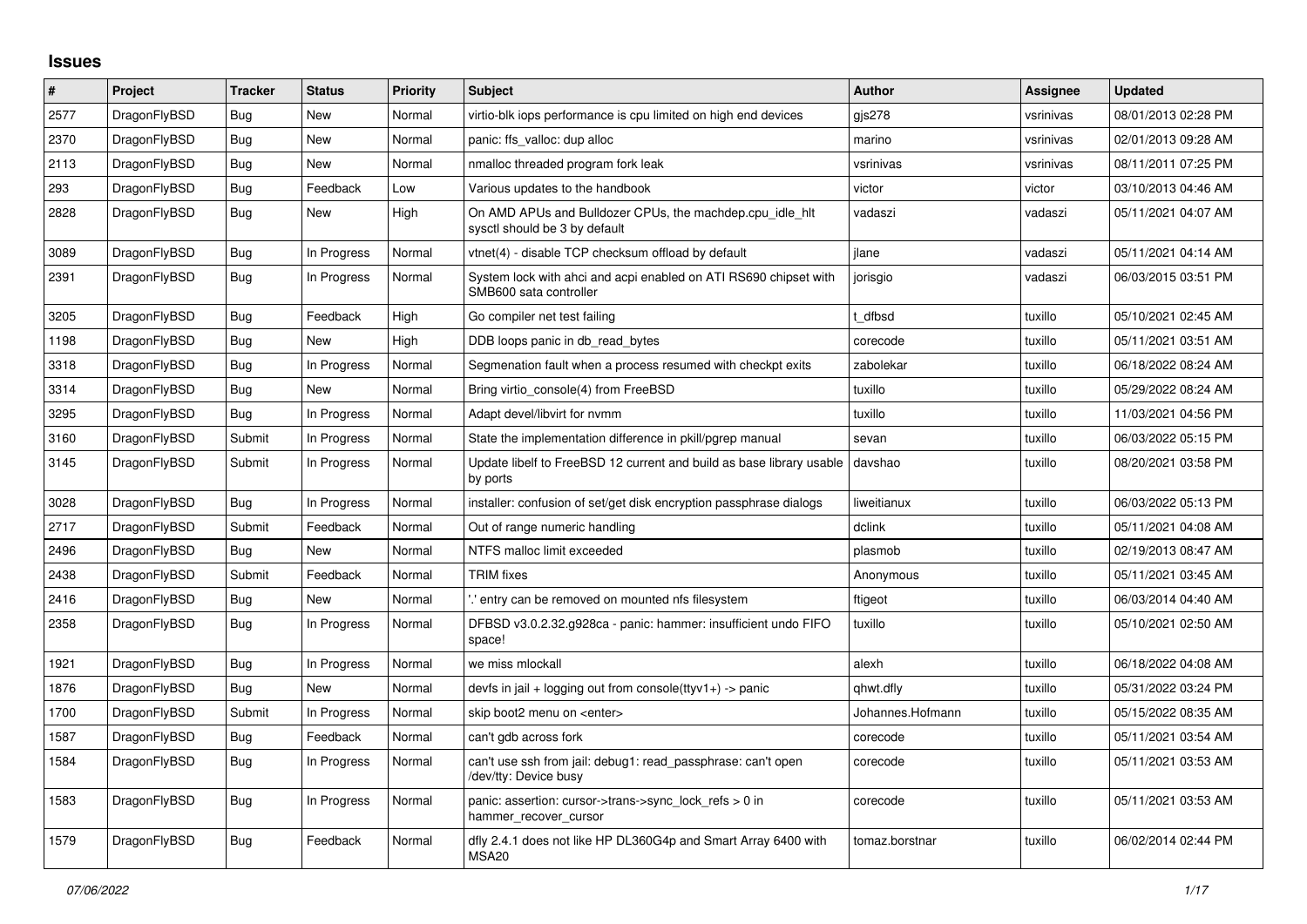| $\#$ | Project      | <b>Tracker</b> | <b>Status</b> | <b>Priority</b> | <b>Subject</b>                                                                               | <b>Author</b> | Assignee | <b>Updated</b>      |
|------|--------------|----------------|---------------|-----------------|----------------------------------------------------------------------------------------------|---------------|----------|---------------------|
| 1556 | DragonFlyBSD | <b>Bug</b>     | New           | Normal          | many processes stuck in "hmrrcm", system unusable                                            | corecode      | tuxillo  | 05/11/2021 03:52 AM |
| 1547 | DragonFlyBSD | <b>Bug</b>     | In Progress   | Normal          | disklabel64 automatic sizing                                                                 | corecode      | tuxillo  | 05/11/2021 03:52 AM |
| 1528 | DragonFlyBSD | Bug            | In Progress   | Normal          | ktrace does not show proper return values for pipe(2)                                        | corecode      | tuxillo  | 05/11/2021 03:52 AM |
| 1475 | DragonFlyBSD | Bug            | In Progress   | Normal          | kernel blocks with low memory and syscons setting a high res mode<br>' scrollback            | corecode      | tuxillo  | 05/11/2021 03:52 AM |
| 1474 | DragonFlyBSD | <b>Bug</b>     | New           | Normal          | ithread 1 unexpectedly rescheduled                                                           | corecode      | tuxillo  | 05/11/2021 03:52 AM |
| 1469 | DragonFlyBSD | <b>Bug</b>     | In Progress   | Normal          | Hammer history security concern                                                              | corecode      | tuxillo  | 05/11/2021 03:52 AM |
| 1442 | DragonFlyBSD | <b>Bug</b>     | New           | Normal          | blocking SIGSEGV and triggering a segment violation produces an<br>all CPU consuming process | corecode      | tuxillo  | 05/11/2021 03:52 AM |
| 1440 | DragonFlyBSD | <b>Bug</b>     | New           | Normal          | ptrace/gdb doesn't work after process blocks SIGTRAP                                         | corecode      | tuxillo  | 05/11/2021 03:52 AM |
| 1397 | DragonFlyBSD | <b>Bug</b>     | Feedback      | Normal          | jobs -I output inconsistency when called from script                                         | Anonymous     | tuxillo  | 05/15/2022 05:07 AM |
| 1390 | DragonFlyBSD | Bug            | In Progress   | Normal          | Use id_t type for $\{get, set\}$ priority $()$                                               | Anonymous     | tuxillo  | 07/05/2019 02:18 AM |
| 1293 | DragonFlyBSD | Bug            | New           | Normal          | 2.2.1-REL Installer Request                                                                  | mk            | tuxillo  | 05/11/2021 04:00 AM |
| 1287 | DragonFlyBSD | <b>Bug</b>     | Feedback      | Normal          | altg configuration doesn't work                                                              | corecode      | tuxillo  | 05/11/2021 03:51 AM |
| 1030 | DragonFlyBSD | <b>Bug</b>     | In Progress   | Normal          | msdosfs umount panic                                                                         | corecode      | tuxillo  | 05/11/2021 03:51 AM |
| 998  | DragonFlyBSD | Bug            | In Progress   | Normal          | Unconfiguring a vn while it is mounted                                                       | rumcic        | tuxillo  | 05/11/2021 04:00 AM |
| 911  | DragonFlyBSD | Bug            | Feedback      | Normal          | kldload/kernel linker can exceed malloc reserve and panic system                             | corecode      | tuxillo  | 05/11/2021 03:51 AM |
| 901  | DragonFlyBSD | <b>Bug</b>     | Feedback      | Normal          | route show needs to get data from all cpus                                                   | corecode      | tuxillo  | 05/11/2021 03:50 AM |
| 847  | DragonFlyBSD | Bug            | Feedback      | Normal          | processes getting stuck on mount point                                                       | corecode      | tuxillo  | 05/11/2021 03:50 AM |
| 781  | DragonFlyBSD | Bug            | In Progress   | Normal          | fdisk uses wrong geometry on usb flash drives                                                | corecode      | tuxillo  | 05/11/2021 03:50 AM |
| 742  | DragonFlyBSD | Bug            | In Progress   | Normal          | umount problems with multiple mounts                                                         | corecode      | tuxillo  | 06/25/2022 04:02 AM |
| 731  | DragonFlyBSD | Bug            | New           | Normal          | system freeze on "slice too large"                                                           | corecode      | tuxillo  | 06/25/2022 04:01 AM |
| 2721 | DragonFlyBSD | Submit         | Feedback      | Low             | Some few zalloc calls to objcache ones replacements                                          | dclink        | tuxillo  | 05/11/2021 04:08 AM |
| 1819 | DragonFlyBSD | Bug            | In Progress   | Low             | truss - Major revamping task list                                                            | tuxillo       | tuxillo  | 11/27/2021 08:45 AM |
| 1428 | DragonFlyBSD | Bug            | Feedback      | Low             | POSIX.1e implementation is too old                                                           | hasso         | tuxillo  | 05/11/2021 04:00 AM |
| 2585 | DragonFlyBSD | Bug            | New           | Normal          | Dfly 3.4.3 on ESXi 5.1, HP Smart Array P410 passthrough<br>recognised, but not functioning   | yggdrasil     | swildner | 05/09/2022 08:14 AM |
| 2265 | DragonFlyBSD | <b>Bug</b>     | New           | Normal          | mbsrtowcs does not properly handle invalid mbstate_t in ps                                   | c.turner1     | swildner | 01/10/2012 07:56 PM |
| 341  | DragonFlyBSD | Bug            | New           | Normal          | Vinum erroneously repors devices as busy                                                     | corecode      | swildner | 01/21/2012 04:50 AM |
| 2252 | DragonFlyBSD | Bug            | New           | Low             | snd hda not useable if loaded via /boot/loader.conf                                          | xbit          | swildner | 12/14/2011 12:23 AM |
| 1714 | DragonFlyBSD | Bug            | New           | Low             | hwpmc                                                                                        | alexh         | swildner | 08/18/2012 02:03 PM |
| 1769 | DragonFlyBSD | <b>Bug</b>     | New           | Normal          | panic: assertion: _tp->tt_msg->tt_cpuid == mycpuid in<br>tcp callout active                  | pavalos       | sjg      | 05/15/2022 11:07 AM |
| 1302 | DragonFlyBSD | Bug            | In Progress   | Normal          | Checkpoint regression?                                                                       | sjg           | sjg      | 07/10/2013 05:22 PM |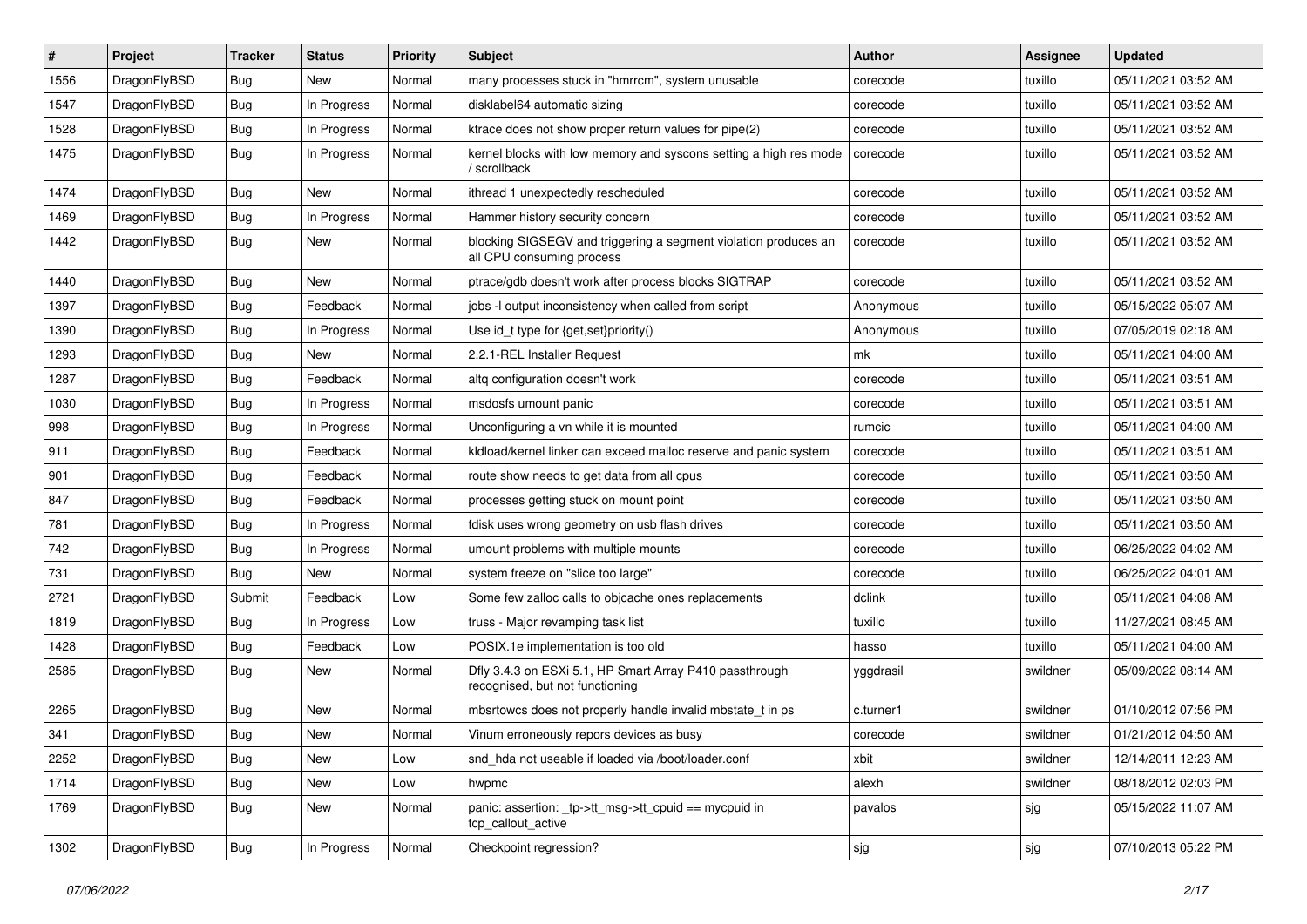| ∦    | Project      | <b>Tracker</b> | <b>Status</b> | <b>Priority</b> | Subject                                                                                                                                                  | <b>Author</b> | Assignee  | <b>Updated</b>      |
|------|--------------|----------------|---------------|-----------------|----------------------------------------------------------------------------------------------------------------------------------------------------------|---------------|-----------|---------------------|
| 1532 | DragonFlyBSD | <b>Bug</b>     | New           | Low             | jemalloc doesn't work on DragonFly                                                                                                                       | hasso         | sjg       | 08/02/2011 01:14 AM |
| 2825 | DragonFlyBSD | Bug            | New           | High            | 3x dholient = hanging system (objoache exhausted)                                                                                                        | jaccovonb     | sepherosa | 05/11/2021 03:55 AM |
| 168  | DragonFlyBSD | <b>Bug</b>     | In Progress   | Normal          | Livelocked limit engaged while trying to setup IPW wireless                                                                                              | mschacht      | sepherosa | 05/11/2021 04:05 AM |
| 2822 | DragonFlyBSD | Bug            | New           | Normal          | USB 3.0 stick throws "reading primary partition table: error<br>accessing offset 000[] for 152" error, while the stick works on any<br>other OS I tested | revuwa        | profmakx  | 06/29/2015 05:56 AM |
| 2746 | DragonFlyBSD | Bug            | New           | Normal          | some fraction of xterms started from the xmonad window manager<br>get killed with SIGALRM                                                                | isenmann      | profmakx  | 12/28/2014 02:51 AM |
| 600  | DragonFlyBSD | <b>Bug</b>     | New           | Low             | /sys/libkern/karc4random                                                                                                                                 | robin carey5  | profmakx  | 01/19/2015 03:07 AM |
| 2549 | DragonFlyBSD | <b>Bug</b>     | In Progress   | Normal          | netgraph7: Kernel page fault.                                                                                                                            | russiane39    | nant      | 05/10/2013 11:20 PM |
| 679  | DragonFlyBSD | <b>Bug</b>     | New           | Low             | Netgraph backward compatibility for old *LEN constants                                                                                                   | nant          | nant      | 02/18/2014 05:45 AM |
| 1969 | DragonFlyBSD | <b>Bug</b>     | New           | Normal          | pf-related network problem                                                                                                                               | pavalos       | lentferj  | 02/01/2011 06:57 PM |
| 385  | DragonFlyBSD | <b>Bug</b>     | Feedback      | Low             | Mail archive address removal                                                                                                                             | justin        | justin    | 03/09/2013 11:24 AM |
| 1964 | DragonFlyBSD | <b>Bug</b>     | New           | Normal          | iwn (panic assertion : wlan assert serialized)                                                                                                           | sjmm.ptr      | josepht   | 02/01/2011 12:57 PM |
| 1946 | DragonFlyBSD | <b>Bug</b>     | New           | Normal          | ieee80211 panic                                                                                                                                          | pavalos       | josepht   | 01/27/2011 06:00 PM |
| 2870 | DragonFlyBSD | Bug            | New           | High            | Broken text and icons when glamor acceleration is used                                                                                                   | 375gnu        | ftigeot   | 01/31/2016 12:13 AM |
| 3031 | DragonFlyBSD | Submit         | In Progress   | Normal          | Update drm/radeon to Linux 4.7.10 as much as possible                                                                                                    | davshao       | ftigeot   | 08/19/2021 12:33 PM |
| 1593 | DragonFlyBSD | Bug            | Feedback      | Normal          | panic: assertion: $ccb = ap > ap$ err $ccb$ in ahci put err $ccb$                                                                                        | ftigeot       | ftigeot   | 05/15/2022 05:09 AM |
| 1831 | DragonFlyBSD | Bug            | Feedback      | High            | HAMMER "malloc limit exceeded" panic                                                                                                                     | eocallaghan   | dillon    | 06/04/2022 04:38 AM |
| 3154 | DragonFlyBSD | Submit         | New           | Normal          | Update serial handling in bootloader                                                                                                                     | ddegroot      | dillon    | 11/06/2018 11:21 PM |
| 2819 | DragonFlyBSD | <b>Bug</b>     | In Progress   | Normal          | Random micro system freezes after a week of uptime                                                                                                       | ftigeot       | dillon    | 08/16/2015 08:46 PM |
| 2092 | DragonFlyBSD | <b>Bug</b>     | New           | Normal          | Panic: Bad link elm 0x next->prev != elm                                                                                                                 | masterblaster | dillon    | 12/04/2011 12:49 PM |
| 2037 | DragonFlyBSD | <b>Bug</b>     | Feedback      | Normal          | Panic Bad link elm while building packages                                                                                                               | ftigeot       | dillon    | 04/21/2011 07:20 AM |
| 1411 | DragonFlyBSD | <b>Bug</b>     | Feedback      | Normal          | Burning doesn't work with ahci(4)                                                                                                                        | hasso         | dillon    | 05/11/2021 04:00 AM |
| 1127 | DragonFlyBSD | <b>Bug</b>     | Feedback      | Low             | cdrom drive not detected                                                                                                                                 | tgr           | corecode  | 01/15/2015 08:55 AM |
| 2353 | DragonFlyBSD | <b>Bug</b>     | In Progress   | Normal          | panic: assertion "gd->gd_spinlocks_wr == 0" failed in<br>bsd4_schedulerclock                                                                             | jaydg         | alexh     | 11/28/2012 01:57 AM |
| 2100 | DragonFlyBSD | <b>Bug</b>     | Feedback      | Normal          | devfs related panic                                                                                                                                      | sepherosa     | alexh     | 07/10/2011 02:29 PM |
| 1430 | DragonFlyBSD | <b>Bug</b>     | New           | Normal          | Buggy w(1)?                                                                                                                                              | hasso         | alexh     | 11/24/2010 08:09 AM |
| 1538 | DragonFlyBSD | <b>Bug</b>     | New           | Low             | mountroot should probe file systems                                                                                                                      | corecode      | alexh     | 11/24/2010 06:35 PM |
| 3113 | DragonFlyBSD | <b>Bug</b>     | In Progress   | Urgent          | Booting vKernel fails due being out of swap space                                                                                                        | tcullen       |           | 05/11/2021 04:14 AM |
| 2735 | DragonFlyBSD | <b>Bug</b>     | New           | Urgent          | iwn panics SYSSASSERT                                                                                                                                    | cnb           |           | 05/11/2021 03:55 AM |
| 2499 | DragonFlyBSD | <b>Bug</b>     | In Progress   | Urgent          | DRAGONFLY 3 2 lockd not responding correctly                                                                                                             | Nerzhul       |           | 01/22/2013 12:47 PM |
| 2423 | DragonFlyBSD | <b>Bug</b>     | New           | Urgent          | After multiple panics/locks, hitting KKASSERT in<br>hammer_init_cursor                                                                                   | rumcic        |           | 09/18/2012 02:28 AM |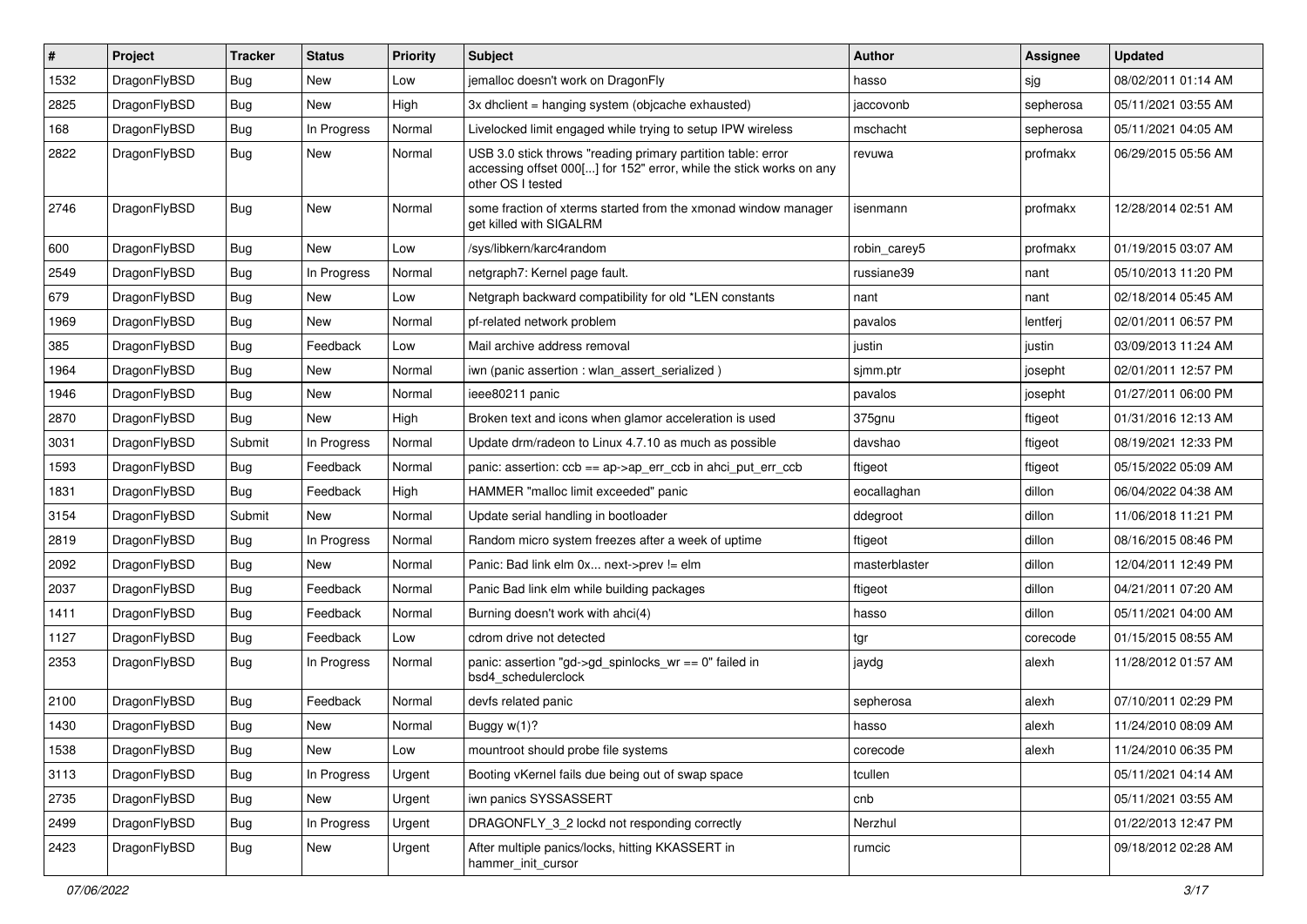| $\vert$ # | Project      | <b>Tracker</b> | <b>Status</b> | <b>Priority</b> | <b>Subject</b>                                                                                                                                              | <b>Author</b>     | Assignee | <b>Updated</b>      |
|-----------|--------------|----------------|---------------|-----------------|-------------------------------------------------------------------------------------------------------------------------------------------------------------|-------------------|----------|---------------------|
| 2141      | DragonFlyBSD | <b>Bug</b>     | <b>New</b>    | Urgent          | loader and/or documentation broken                                                                                                                          | sjg               |          | 01/20/2012 10:51 AM |
| 599       | DragonFlyBSD | <b>Bug</b>     | <b>New</b>    | Urgent          | 1.9.0 reproducable panic                                                                                                                                    | pavalos           |          | 12/22/2010 01:08 AM |
| 3266      | DragonFlyBSD | <b>Bug</b>     | New           | High            | Filesystems broken due to "KKASSERT(count &<br>TOK_COUNTMASK);"                                                                                             | tkusumi           |          | 03/15/2021 01:21 PM |
| 3240      | DragonFlyBSD | <b>Bug</b>     | <b>New</b>    | High            | compile error because of openssl with /usr/dports/security/rhash for<br>mysql 8 install                                                                     | <b>UlasSAYGIN</b> |          | 06/04/2020 08:05 AM |
| 3194      | DragonFlyBSD | Bug            | New           | High            | Hammer kernel crash on mirror-stream of PFS after upgrade<br>(assertion "cursor->flags &<br>HAMMER CURSOR ITERATE CHECK" failed in<br>hammer btree iterate) | Anonymous         |          | 06/29/2019 01:32 PM |
| 3129      | DragonFlyBSD | Bug            | New           | High            | Kernel panic with 5.2.0 on A2SDi-4C-HLN4F                                                                                                                   | stateless         |          | 04/24/2018 12:50 AM |
| 3124      | DragonFlyBSD | Bug            | New           | High            | DragonFlyBSD 5.0.2 with Hammer2 with UEFI install doesn't boot                                                                                              | wiesl             |          | 06/18/2019 05:07 AM |
| 3111      | DragonFlyBSD | Bug            | In Progress   | High            | Mouse lags every second heavily under X11                                                                                                                   | mneumann          |          | 12/12/2017 09:46 PM |
| 2930      | DragonFlyBSD | <b>Bug</b>     | New           | High            | 'objcache' causes panic during 'nfs readdir'                                                                                                                | tofergus          |          | 07/26/2016 01:09 PM |
| 2915      | DragonFlyBSD | Bug            | New           | High            | Hammer mirror-copy problem                                                                                                                                  | t dfbsd           |          | 08/25/2016 05:28 AM |
| 2736      | DragonFlyBSD | Bug            | New           | High            | kernel panics on acpi timer probe function                                                                                                                  | cnb               |          | 05/11/2021 03:55 AM |
| 2657      | DragonFlyBSD | Bug            | New           | High            | Needs acl to migrate our servers                                                                                                                            | ferney            |          | 03/31/2014 11:37 AM |
| 2638      | DragonFlyBSD | Bug            | Feedback      | High            | Fix machdep.pmap mmu optimize                                                                                                                               | tuxillo           |          | 05/11/2021 04:07 AM |
| 2547      | DragonFlyBSD | Bug            | New           | High            | crashed while doing a dry run of pkg_rolling-replace                                                                                                        | phma              |          | 04/18/2013 10:40 PM |
| 2495      | DragonFlyBSD | <b>Bug</b>     | <b>New</b>    | High            | DFBSD v3.3.0.960.g553fe7 - ocnt != 0" failed in<br>prop_object_release                                                                                      | tuxillo           |          | 05/31/2022 04:08 PM |
| 2421      | DragonFlyBSD | <b>Bug</b>     | <b>New</b>    | High            | Kernel panic: vm fault: page 0xc0f70000 not busy!                                                                                                           | lentferj          |          | 10/03/2012 08:16 AM |
| 2396      | DragonFlyBSD | <b>Bug</b>     | Feedback      | High            | Latest 3.1 development version core dumps while destroying master<br><b>PFS</b>                                                                             | sgeorge           |          | 01/23/2013 04:10 PM |
| 2347      | DragonFlyBSD | <b>Bug</b>     | Feedback      | High            | Hammer PFSes destroy does not give back full space allocated to<br><b>PFS</b>                                                                               | sgeorge           |          | 07/19/2012 01:11 AM |
| 2296      | DragonFlyBSD | Bug            | In Progress   | High            | panic: assertion "m->wire_count > 0" failed                                                                                                                 | thomas.nikolajsen |          | 08/30/2012 06:09 AM |
| 2140      | DragonFlyBSD | Bug            | <b>New</b>    | High            | hammer io delallocate panic with 'duplicate entry' message                                                                                                  | ttw               |          | 10/07/2011 12:22 PM |
| 2117      | DragonFlyBSD | Bug            | <b>New</b>    | High            | ACPI and/or bce(4) problem with 2.11.0.673.g0d557 on HP DL380<br>G6                                                                                         | pauska            |          | 08/22/2011 10:15 AM |
| 2071      | DragonFlyBSD | <b>Bug</b>     | New           | High            | Panic on assertion: $(int)(flag->seq - seq) > 0$ in hammer flusher flush<br>after inode error                                                               | vsrinivas         |          | 06/12/2011 07:59 AM |
| 1920      | DragonFlyBSD | Bug            | <b>New</b>    | High            | system hangs                                                                                                                                                | zhtw              |          | 11/22/2010 08:59 AM |
| 1185      | DragonFlyBSD | Bug            | New           | High            | need a tool to merge changes into /etc                                                                                                                      | wa1ter            |          | 02/18/2014 06:02 AM |
| 884       | DragonFlyBSD | Bug            | In Progress   | High            | Performance/memory problems under filesystem IO load                                                                                                        | hasso             |          | 05/11/2021 03:50 AM |
| 3319      | DragonFlyBSD | <b>Bug</b>     | <b>New</b>    | Normal          | setproctitle() calls can change effect of later setproctitle() calls                                                                                        | tonyc             |          | 06/29/2022 06:10 PM |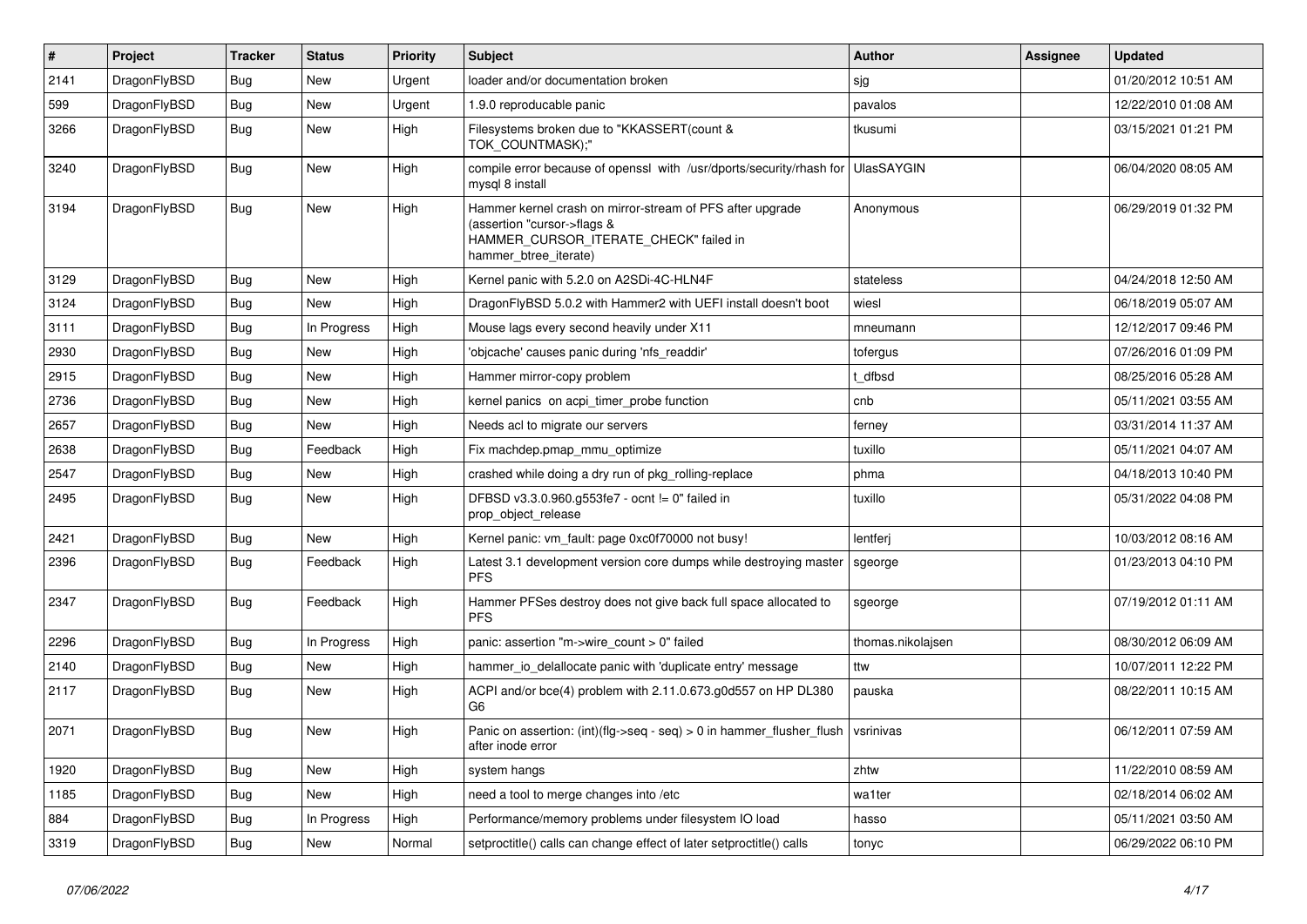| #    | Project      | <b>Tracker</b> | <b>Status</b> | <b>Priority</b> | Subject                                                                                                   | <b>Author</b>   | Assignee | <b>Updated</b>      |
|------|--------------|----------------|---------------|-----------------|-----------------------------------------------------------------------------------------------------------|-----------------|----------|---------------------|
| 3317 | DragonFlyBSD | <b>Bug</b>     | In Progress   | Normal          | Network vtnet0 not working on Hetzner cloud                                                               | mneumann        |          | 06/18/2022 03:55 AM |
| 3316 | DragonFlyBSD | Bug            | New           | Normal          | hammer2_dirent_create() allows creating >1 dirents with the same<br>name                                  | tkusumi         |          | 06/05/2022 12:35 PM |
| 3313 | DragonFlyBSD | Bug            | New           | Normal          | Can't boot from my live USB at all. The kernel loading process<br>hangs.                                  | rempas          |          | 06/03/2022 12:16 AM |
| 3312 | DragonFlyBSD | Submit         | <b>New</b>    | Normal          | hammer2: redundant chain modify after chain creation                                                      | tkusumi         |          | 05/15/2022 01:35 PM |
| 3310 | DragonFlyBSD | Bug            | In Progress   | Normal          | NVMM+QEMU fail to boot with UEFI: Mem Assist Failed<br>[gpa=0xfffffff0]                                   | liweitianux     |          | 01/11/2022 03:22 PM |
| 3302 | DragonFlyBSD | Bug            | New           | Normal          | Will not boot on System76 Lemur Pro (lemp10)                                                              | piecuch         |          | 11/03/2021 10:21 AM |
| 3301 | DragonFlyBSD | <b>Bug</b>     | New           | Normal          | Gkrellm from the packages is not showing logged in users in main<br>window, logged in users always $== 0$ | adrian          |          | 01/08/2022 04:24 AM |
| 3300 | DragonFlyBSD | Bug            | New           | Normal          | Running Xvnc from TigerVNC package through the INETD daemon<br>in TCP WAIT mode fails hard                | adrian          |          | 01/08/2022 04:25 AM |
| 3299 | DragonFlyBSD | Bug            | In Progress   | Normal          | DragonFlyBSD reports utterly wrong uptime (most of the time, right<br>after booting in)                   | adrian          |          | 11/11/2021 01:43 PM |
| 3298 | DragonFlyBSD | Bug            | New           | Normal          | Running "w" and having logged in via XDM through VNC, "w" prints<br>an extra error message                | piecuch         |          | 10/25/2021 09:16 AM |
| 3284 | DragonFlyBSD | <b>Bug</b>     | New           | Normal          | Wrong towlower() result for U+038A                                                                        | bhaible         |          | 07/10/2021 03:34 AM |
| 3283 | DragonFlyBSD | <b>Bug</b>     | New           | Normal          | mknodat() cannot create FIFOs                                                                             | bhaible         |          | 07/10/2021 03:34 AM |
| 3282 | DragonFlyBSD | <b>Bug</b>     | <b>New</b>    | Normal          | unexpected errno value from fopen()                                                                       | bhaible         |          | 07/10/2021 03:34 AM |
| 3281 | DragonFlyBSD | <b>Bug</b>     | New           | Normal          | Crash after leaving unattended for a while                                                                | bhaible         |          | 07/10/2021 03:32 AM |
| 3280 | DragonFlyBSD | <b>Bug</b>     | New           | Normal          | KMS console and i915(4) not working in 6.0                                                                | cmusser         |          | 07/10/2021 03:35 AM |
| 3278 | DragonFlyBSD | <b>Bug</b>     | New           | Normal          | Second screen image is distorted                                                                          | arcade@b1t.name |          | 07/10/2021 03:36 AM |
| 3276 | DragonFlyBSD | Submit         | New           | Normal          | Add option controlling whether gpt expand expands the last partition<br>(needs testing)                   | falsifian       |          | 07/10/2021 03:35 AM |
| 3269 | DragonFlyBSD | <b>Bug</b>     | In Progress   | Normal          | Is double-buffer'd buf still required by HAMMER2 ?                                                        | tkusumi         |          | 05/12/2021 04:09 PM |
| 3252 | DragonFlyBSD | <b>Bug</b>     | New           | Normal          | tcsetattr/tcgetattr set errno incorrectly on non-TTY                                                      | tonyc           |          | 10/26/2020 09:34 PM |
| 3249 | DragonFlyBSD | <b>Bug</b>     | New           | Normal          | HAMMER2 fsync(2) not working properly                                                                     | tkusumi         |          | 09/21/2020 07:07 AM |
| 3247 | DragonFlyBSD | <b>Bug</b>     | New           | Normal          | Kernel panic doing nothing much                                                                           | phma            |          | 09/12/2020 11:40 PM |
| 3246 | DragonFlyBSD | <b>Bug</b>     | New           | Normal          | HAMMER2 unable to handle ENOSPC properly                                                                  | tkusumi         |          | 09/04/2020 11:11 AM |
| 3245 | DragonFlyBSD | <b>Bug</b>     | <b>New</b>    | Normal          | panic: free: guard1x fail, i915 load from loader.conf                                                     | polachok        |          | 08/21/2020 10:36 AM |
| 3243 | DragonFlyBSD | Bug            | New           | Normal          | SMART status not reported properly for SSD disks                                                          | daftaupe        |          | 09/09/2020 11:03 PM |
| 3239 | DragonFlyBSD | <b>Bug</b>     | New           | Normal          | unable to SIGKILL glitched emacs                                                                          | piecuch         |          | 05/26/2020 03:30 AM |
| 3238 | DragonFlyBSD | <b>Bug</b>     | New           | Normal          | race conditions when printing from vkernel console                                                        | piecuch         |          | 05/19/2020 02:50 PM |
| 3235 | DragonFlyBSD | Bug            | New           | Normal          | Kernel panic in devfs vnops.c                                                                             | mneumann        |          | 04/28/2020 07:00 AM |
| 3231 | DragonFlyBSD | <b>Bug</b>     | New           | Normal          | wifi drops on 5.8                                                                                         | tse             |          | 04/06/2020 05:08 AM |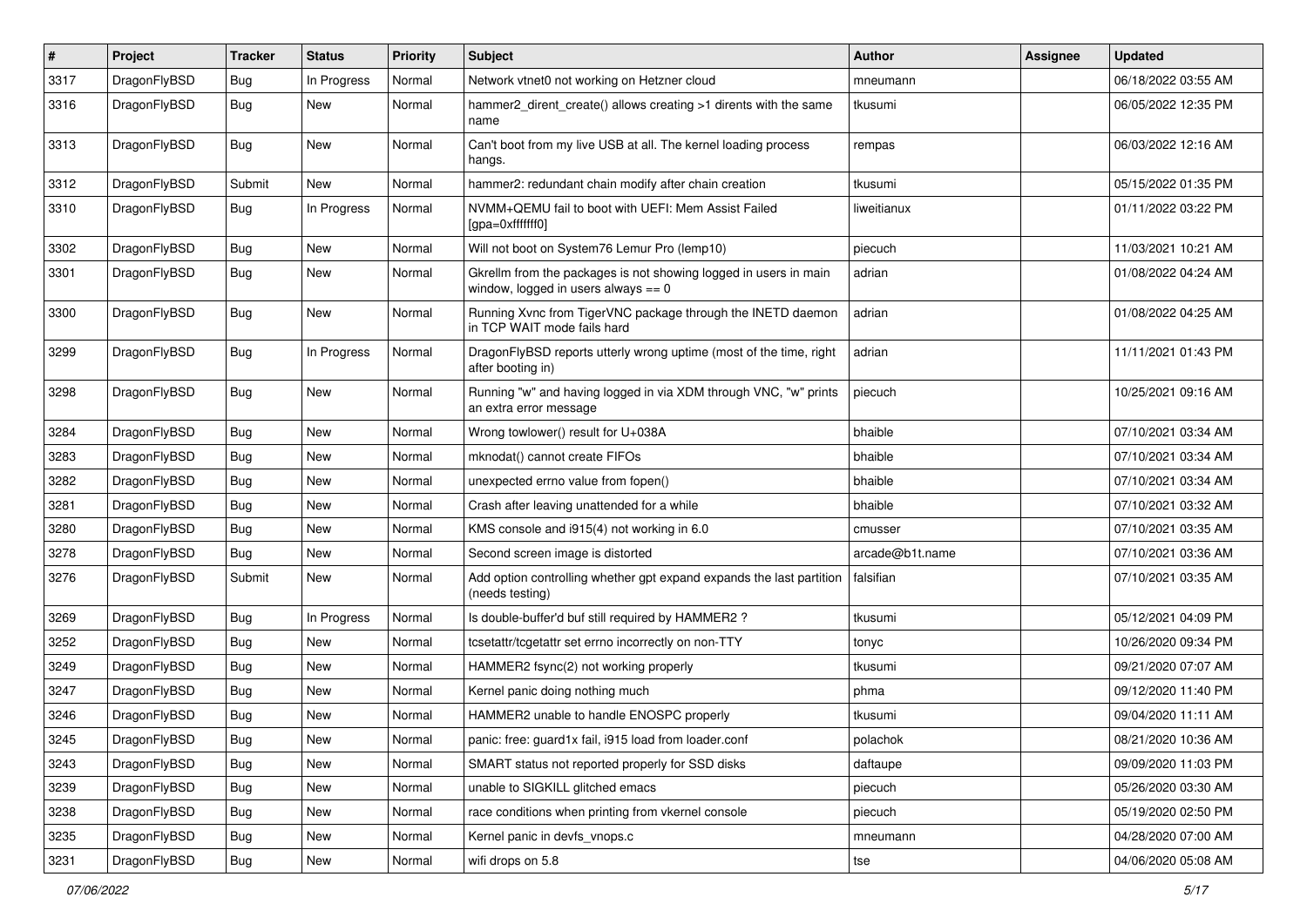| $\vert$ # | <b>Project</b> | <b>Tracker</b> | <b>Status</b> | Priority | <b>Subject</b>                                                                                                     | Author            | Assignee | <b>Updated</b>      |
|-----------|----------------|----------------|---------------|----------|--------------------------------------------------------------------------------------------------------------------|-------------------|----------|---------------------|
| 3227      | DragonFlyBSD   | Submit         | <b>New</b>    | Normal   | Add HAMMER2 instructions in the installation medium README                                                         | daftaupe          |          | 03/26/2020 03:34 PM |
| 3226      | DragonFlyBSD   | Bug            | New           | Normal   | Xorg freezes in vm: thread stuck in "objtrm1"                                                                      | peeter            |          | 04/08/2020 02:10 AM |
| 3225      | DragonFlyBSD   | <b>Bug</b>     | New           | Normal   | nfsd freeze when using gemu                                                                                        | tse               |          | 03/17/2020 11:52 AM |
| 3224      | DragonFlyBSD   | <b>Bug</b>     | New           | Normal   | Kernel panic when trying to ping6                                                                                  | zhtw              |          | 03/08/2020 08:55 AM |
| 3222      | DragonFlyBSD   | <b>Bug</b>     | New           | Normal   | gcc - undefined reference to '__atomic_load' (missing libatomic?)                                                  | mneumann          |          | 02/08/2020 02:45 AM |
| 3219      | DragonFlyBSD   | Bug            | New           | Normal   | x11/xorg port can not be build                                                                                     | <b>UlasSAYGIN</b> |          | 03/31/2020 08:57 AM |
| 3218      | DragonFlyBSD   | Bug            | New           | Normal   | Kernel panics are not sent to comconsole when booted over EFI                                                      | mqudsi            |          | 12/02/2019 08:52 PM |
| 3217      | DragonFlyBSD   | <b>Bug</b>     | New           | Normal   | rescue tools: make install fails if rescue folder doesn't exist                                                    | t dfbsd           |          | 11/27/2019 08:16 PM |
| 3215      | DragonFlyBSD   | <b>Bug</b>     | New           | Normal   | Hang in tcdrain(3) after write(3)                                                                                  | noloader          |          | 11/25/2019 03:08 PM |
| 3209      | DragonFlyBSD   | <b>Bug</b>     | New           | Normal   | svc has some minor bugs                                                                                            | arcade@b1t.name   |          | 10/24/2019 09:08 AM |
| 3208      | DragonFlyBSD   | <b>Bug</b>     | New           | Normal   | Crash related to nfsd                                                                                              | tse               |          | 06/11/2020 05:52 AM |
| 3206      | DragonFlyBSD   | Submit         | New           | Normal   | update psm/kbd to FreeBSD 12.0 code                                                                                | htse              |          | 10/05/2019 03:49 PM |
| 3201      | DragonFlyBSD   | Submit         | New           | Normal   | Fixes make search display                                                                                          | htse              |          | 08/20/2021 04:02 PM |
| 3199      | DragonFlyBSD   | <b>Bug</b>     | New           | Normal   | PFS label not found panic                                                                                          | tse               |          | 08/21/2019 03:51 AM |
| 3197      | DragonFlyBSD   | <b>Bug</b>     | New           | Normal   | DragonFly upgrades                                                                                                 | tse               |          | 04/18/2020 04:18 PM |
| 3196      | DragonFlyBSD   | Bug            | New           | Normal   | test issue after redmine upgrade (2)                                                                               | tuxillo           |          | 07/05/2019 04:33 AM |
| 3189      | DragonFlyBSD   | <b>Bug</b>     | New           | Normal   | Allow DragonFly Mail Agent to accept an alternate config via<br>command line switch                                | iang              |          | 08/16/2021 12:42 AM |
| 3184      | DragonFlyBSD   | <b>Bug</b>     | New           | Normal   | tsleep(9) return value when PCATCH specified                                                                       | tkusumi           |          | 04/03/2019 06:49 AM |
| 3170      | DragonFlyBSD   | <b>Bug</b>     | <b>New</b>    | Normal   | repeatable nfsd crash                                                                                              | tse               |          | 06/11/2020 05:52 AM |
| 3165      | DragonFlyBSD   | <b>Bug</b>     | <b>New</b>    | Normal   | Looping at boot time                                                                                               | gop               |          | 12/28/2018 01:04 PM |
| 3157      | DragonFlyBSD   | <b>Bug</b>     | New           | Normal   | TP-Link UE300 not working in 5.2-RELEASE                                                                           | tuxillo           |          | 11/15/2018 02:08 PM |
| 3152      | DragonFlyBSD   | Bug            | Feedback      | Normal   | Console's size in ttyv0 and single user mode is sticking to 80x25,<br>while ttyv1 can make use of the whole screen | overtime          |          | 02/24/2019 01:08 AM |
| 3147      | DragonFlyBSD   | Submit         | <b>New</b>    | Normal   | Enable headless installation                                                                                       | ddegroot          |          | 10/09/2018 01:25 PM |
| 3143      | DragonFlyBSD   | <b>Bug</b>     | <b>New</b>    | Normal   | assertion "0" failed in hammer2_inode_xop_chain_sync                                                               | cbin              |          | 07/18/2018 12:50 PM |
| 3142      | DragonFlyBSD   | Submit         | <b>New</b>    | Normal   | lib/libdmsg: Unbreak using new API EVP CIPHER CTX new()                                                            | tkusumi           |          | 07/08/2018 04:18 AM |
| 3141      | DragonFlyBSD   | <b>Bug</b>     | New           | Normal   | dhclient blocks boot process                                                                                       | rowo              |          | 12/16/2018 11:01 AM |
| 3139      | DragonFlyBSD   | Bug            | <b>New</b>    | Normal   | USB Mouse Does Not Work in DragonflyBSD guest on VirtualBox                                                        | chiguy1256        |          | 06/24/2018 10:14 PM |
| 3135      | DragonFlyBSD   | Submit         | New           | Normal   | Add EVFILT_RECV and EVFILT_SEND                                                                                    | tautolog          |          | 05/25/2018 09:59 PM |
| 3134      | DragonFlyBSD   | <b>Bug</b>     | <b>New</b>    | Normal   | RFC 3021 (/31 networks) appear to be unsupported                                                                   | jailbird          |          | 05/16/2018 11:03 PM |
| 3120      | DragonFlyBSD   | <b>Bug</b>     | <b>New</b>    | Normal   | Intel AC 8260 firmware does not load                                                                               | Vintodrimmer      |          | 08/28/2018 03:30 AM |
| 3117      | DragonFlyBSD   | Bug            | <b>New</b>    | Normal   | Problem with colours if "intel" video-driver used                                                                  | dpostolov         |          | 01/07/2018 11:35 PM |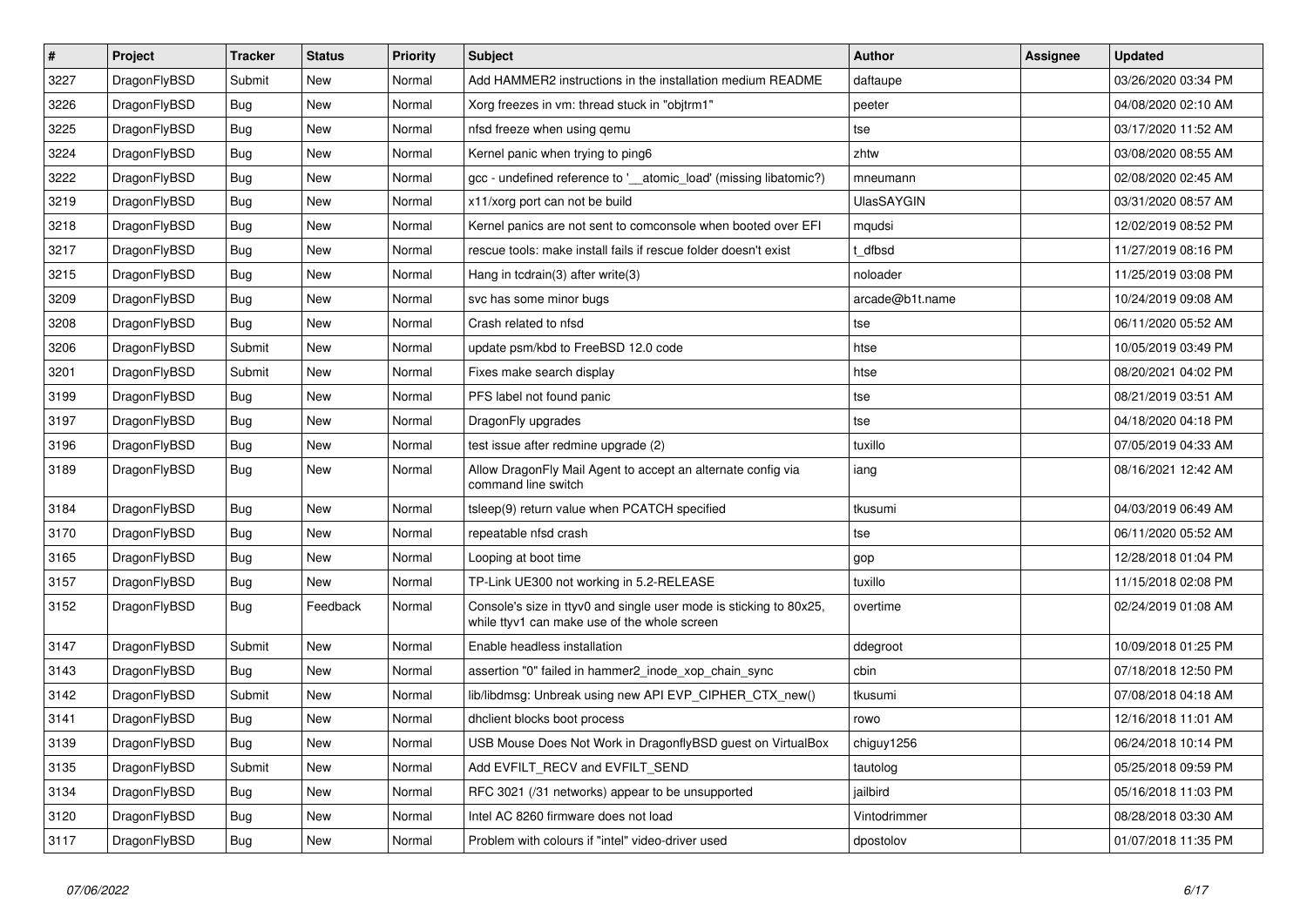| $\pmb{\#}$ | Project      | <b>Tracker</b> | <b>Status</b> | <b>Priority</b> | <b>Subject</b>                                                                                              | <b>Author</b>          | Assignee | Updated             |
|------------|--------------|----------------|---------------|-----------------|-------------------------------------------------------------------------------------------------------------|------------------------|----------|---------------------|
| 3116       | DragonFlyBSD | Bug            | <b>New</b>    | Normal          | da0 detects on very big volume if to remove usb install stick and<br>reboot on Intel NUC5PPYH               | dpostolov              |          | 01/07/2018 09:40 PM |
| 3110       | DragonFlyBSD | Bug            | New           | Normal          | crash with ipfw3 under load                                                                                 | bnegre82               |          | 12/09/2017 06:22 AM |
| 3076       | DragonFlyBSD | Bug            | <b>New</b>    | Normal          | sys/dev/netif/ig hal/e1000 ich8lan.c:1594: sanity checking mixup?                                           | dcb                    |          | 10/11/2017 01:58 AM |
| 3052       | DragonFlyBSD | <b>Bug</b>     | <b>New</b>    | Normal          | panic DragonFly v4.8.1-RELEASE by mounting a malformed NTFS<br>image [64.000]                               | open.source@ribose.com |          | 08/14/2017 03:22 AM |
| 3051       | DragonFlyBSD | Bug            | <b>New</b>    | Normal          | panic DragonFly v4.8.1-RELEASE by mounting a malformed NTFS<br>image [12.000]                               | open.source@ribose.com |          | 08/14/2017 03:20 AM |
| 3049       | DragonFlyBSD | Bug            | <b>New</b>    | Normal          | panic DragonFly v4.8.1-RELEASE by mounting a malformed<br>msdosfs image [12.128]                            | open.source@ribose.com |          | 08/14/2017 02:53 AM |
| 3047       | DragonFlyBSD | Bug            | <b>New</b>    | Normal          | HAMMER critical write error                                                                                 | samuel                 |          | 06/19/2019 09:50 AM |
| 3041       | DragonFlyBSD | Submit         | New           | Normal          | firmware: Remove embedding of multiple images in one module.                                                | Anonymous              |          | 12/25/2020 02:15 AM |
| 3036       | DragonFlyBSD | <b>Bug</b>     | <b>New</b>    | Normal          | panic in icmp_redirect_start() ASSERT_IN_NETISR(0)                                                          | tautolog               |          | 05/11/2017 07:27 PM |
| 3035       | DragonFlyBSD | Bug            | New           | Normal          | panic: assertion "cpu $>= 0$ && cpu $<$ ncpus" failed in netisr cpuport<br>at /usr/src/sys/net/netisr2.h:87 | masu                   |          | 05/11/2017 01:24 AM |
| 3029       | DragonFlyBSD | <b>Bug</b>     | <b>New</b>    | Normal          | Running DflyBSD 4.8 on FreeBSD bhyve as a guest                                                             | iron                   |          | 05/13/2022 04:33 AM |
| 3025       | DragonFlyBSD | <b>Bug</b>     | <b>New</b>    | Normal          | sys/dev/powermng/powernow/powernow.c:284: bad comparison?                                                   | dcb                    |          | 09/23/2017 07:45 AM |
| 3022       | DragonFlyBSD | Bug            | <b>New</b>    | Normal          | sys/dev/netif/ath/ath/if_ath.c:2142: strange bitmask?                                                       | dcb                    |          | 04/11/2017 11:49 AM |
| 3021       | DragonFlyBSD | Bug            | In Progress   | Normal          | sys/dev/drm/i915/i915_gem_stolen.c:115]: (error) Signed integer<br>overflow for expression '65535<<20'      | dcb                    |          | 04/11/2017 12:46 PM |
| 3018       | DragonFlyBSD | <b>Bug</b>     | <b>New</b>    | Normal          | sys/bus/u4b/wlan/if_run.c:5464]: (style) Redundant condition                                                | dcb                    |          | 04/11/2017 11:26 AM |
| 3011       | DragonFlyBSD | Bug            | In Progress   | Normal          | dragonfly/sys/dev/netif/re/re.c: suspicious code?                                                           | dcb                    |          | 07/29/2017 01:26 AM |
| 3006       | DragonFlyBSD | Bug            | <b>New</b>    | Normal          | boot0cfg: panic in kern udev.c in function udev dict set cstr when<br>installing in VirtualBox              | MichiGreat             |          | 04/01/2017 02:22 PM |
| 2994       | DragonFlyBSD | Bug            | <b>New</b>    | Normal          | Intermittent boot hangs after git: hammer - HAMMER Version 7                                                | davshao                |          | 03/30/2017 02:06 PM |
| 2972       | DragonFlyBSD | Bug            | <b>New</b>    | Normal          | ipfw3 "deny to me" does not work correctly                                                                  | mneumann               |          | 12/27/2016 12:11 PM |
| 2970       | DragonFlyBSD | Bug            | <b>New</b>    | Normal          | kernel 4.7: "Is -I" causes panic on UDF filesystem: "bgetvp -<br>overlapping buffer"                        | peeter                 |          | 12/21/2016 02:46 AM |
| 2958       | DragonFlyBSD | <b>Bug</b>     | Feedback      | Normal          | Hammer FS dies during pruning after massive write load                                                      | neilb                  |          | 10/11/2016 04:20 AM |
| 2957       | DragonFlyBSD | Bug            | Feedback      | Normal          | swapoff -a followed by swapon -a doesn't give your swap back                                                | neilb                  |          | 10/09/2016 04:17 AM |
| 2936       | DragonFlyBSD | Bug            | <b>New</b>    | Normal          | loader.efi crashes while loading kernel                                                                     | spaceille              |          | 08/20/2016 06:17 AM |
| 2933       | DragonFlyBSD | Submit         | <b>New</b>    | Normal          | Remove unix domain socket support from cat(1)                                                               | sevan                  |          | 08/01/2016 08:10 PM |
| 2924       | DragonFlyBSD | <b>Bug</b>     | <b>New</b>    | Normal          | cat -v fails to tag characters in extended table with M- prefix with<br>some locales                        | sevan                  |          | 07/11/2016 07:18 AM |
| 2921       | DragonFlyBSD | Submit         | <b>New</b>    | Normal          | Allow moused to accept userland mouse events                                                                | tautolog               |          | 05/11/2021 04:08 AM |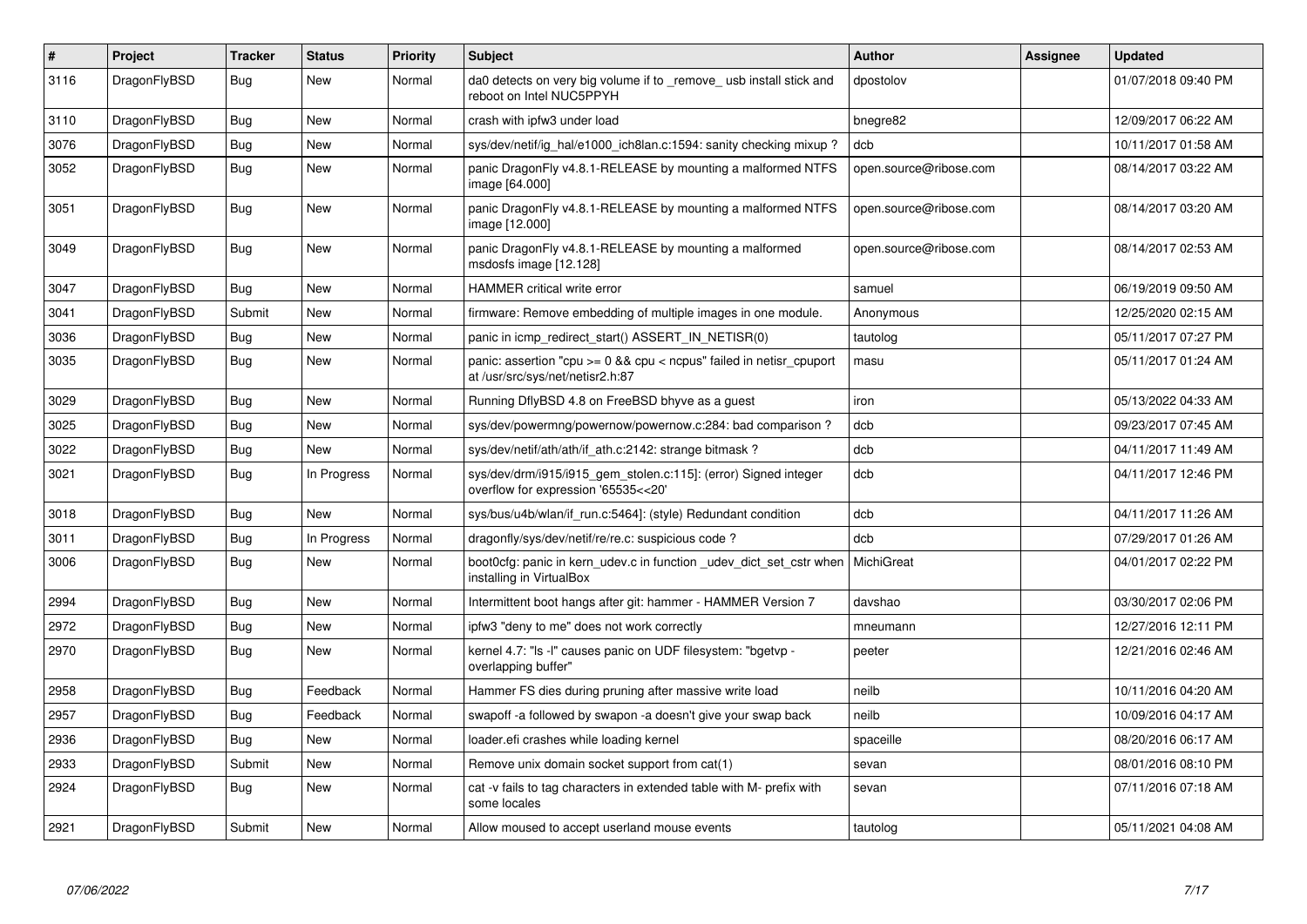| #    | Project      | <b>Tracker</b> | <b>Status</b> | <b>Priority</b> | Subject                                                                                                              | <b>Author</b>    | <b>Assignee</b> | <b>Updated</b>      |
|------|--------------|----------------|---------------|-----------------|----------------------------------------------------------------------------------------------------------------------|------------------|-----------------|---------------------|
| 2917 | DragonFlyBSD | Bug            | New           | Normal          | da8: reading primary partition table: error accessing offset<br>000000000000 for 512                                 | liweitianux      |                 | 05/11/2021 08:43 PM |
| 2898 | DragonFlyBSD | Bug            | <b>New</b>    | Normal          | HAMMER panic                                                                                                         | pavalos          |                 | 11/03/2018 07:05 AM |
| 2892 | DragonFlyBSD | Bug            | New           | Normal          | swap pager:indefinite wait bufferf error                                                                             | lhmwzy           |                 | 02/21/2016 10:32 PM |
| 2891 | DragonFlyBSD | Bug            | New           | Normal          | Kernel panic in IEEE802.11 related code                                                                              | shamaz           |                 | 05/29/2016 05:49 PM |
| 2890 | DragonFlyBSD | Bug            | New           | Normal          | not able to boot usb installer on Toshiba Chromebook 2                                                               | johnnywhishbone  |                 | 02/22/2016 03:42 AM |
| 2886 | DragonFlyBSD | Bug            | <b>New</b>    | Normal          | dragonfly mail agent: sending a testmail causes high system load                                                     | worf             |                 | 02/05/2016 05:53 AM |
| 2881 | DragonFlyBSD | Bug            | New           | Normal          | Pulseaudio hangs/resets system when starting X11                                                                     | mneumann         |                 | 01/09/2016 03:08 AM |
| 2874 | DragonFlyBSD | Bug            | New           | Normal          | make world DESTDIR=/emptydir fails                                                                                   | pascii           |                 | 12/25/2015 07:04 AM |
| 2863 | DragonFlyBSD | Bug            | <b>New</b>    | Normal          | HAMMER synch tid is zero                                                                                             | shamaz           |                 | 12/12/2015 11:24 PM |
| 2857 | DragonFlyBSD | Bug            | New           | Normal          | hammer stalls via bitcoin-qt                                                                                         | tkusumi          |                 | 11/30/2015 06:52 AM |
| 2852 | DragonFlyBSD | Bug            | <b>New</b>    | Normal          | Hammer File System - hangs on undo during system boot / mount -<br>will not recover on DragonFlyBSD newer than 3.6.0 | abale            |                 | 05/11/2021 04:07 AM |
| 2840 | DragonFlyBSD | Bug            | <b>New</b>    | Normal          | wrong voltage is reported                                                                                            | yellowrabbit2010 |                 | 09/11/2015 06:09 PM |
| 2835 | DragonFlyBSD | Bug            | New           | Normal          | /usr/include/c++/5.0/bits/c++locale.h likes<br>POSIX_C_SOURCE>=200809                                                | davshao          |                 | 11/18/2015 03:40 AM |
| 2820 | DragonFlyBSD | Bug            | <b>New</b>    | Normal          | TP-Link USB Wi-Fi adapter cannot be reattached to the system                                                         | shamaz           |                 | 05/22/2015 09:45 PM |
| 2816 | DragonFlyBSD | Bug            | <b>New</b>    | Normal          | A multitasking process being debugged can get stuck                                                                  | phma             |                 | 05/19/2015 03:57 AM |
| 2812 | DragonFlyBSD | Bug            | New           | Normal          | Panic on Intel DE3815TYKHE                                                                                           | tmorp            |                 | 05/14/2015 03:14 PM |
| 2809 | DragonFlyBSD | Bug            | <b>New</b>    | Normal          | hammer mirror-stream                                                                                                 | masu             |                 | 04/10/2015 12:33 AM |
| 2808 | DragonFlyBSD | Bug            | New           | Normal          | X freeze by switching between X and VT - results in black screen                                                     | lukesky333       |                 | 05/11/2021 03:55 AM |
| 2806 | DragonFlyBSD | <b>Bug</b>     | New           | Normal          | failed to configure a link-local address on ath0 (errno = 22)                                                        | Chingyuan        |                 | 05/25/2021 01:00 AM |
| 2803 | DragonFlyBSD | <b>Bug</b>     | New           | Normal          | HAMMER: Warning: UNDO area too small!                                                                                | ftigeot          |                 | 03/11/2015 03:42 PM |
| 2802 | DragonFlyBSD | <b>Bug</b>     | New           | Normal          | USB Wifi urtwn0 crash from cd boot                                                                                   | opvalues         |                 | 03/10/2015 01:07 AM |
| 2799 | DragonFlyBSD | <b>Bug</b>     | New           | Normal          | Fatal trap 12 caused by moused(8) -p /dev/cual0                                                                      | opvalues         |                 | 03/04/2015 11:01 PM |
| 2788 | DragonFlyBSD | <b>Bug</b>     | <b>New</b>    | Normal          | ioctl GSLICEINFO: Not working for vnode slice                                                                        | mneumann         |                 | 02/12/2015 07:49 AM |
| 2738 | DragonFlyBSD | <b>Bug</b>     | New           | Normal          | Hammer: Strange behavior when trying to recover old version of<br>moved file                                         | roland           |                 | 11/20/2014 08:02 AM |
| 2731 | DragonFlyBSD | Bug            | In Progress   | Normal          | Screen full of random colors when starting Xorg with Intel Haswell<br>HD Graphics P4600                              | jkatzmaier       |                 | 11/12/2014 04:08 PM |
| 2712 | DragonFlyBSD | <b>Bug</b>     | <b>New</b>    | Normal          | connect(2) returns EINVAL when retrying after ECONNREFUSED                                                           | jorisgio         |                 | 08/14/2014 05:31 PM |
| 2708 | DragonFlyBSD | <b>Bug</b>     | <b>New</b>    | Normal          | unable to send TCP nor UDP on age(4) interface                                                                       | dermiste         |                 | 05/11/2021 03:54 AM |
| 2688 | DragonFlyBSD | Bug            | New           | Normal          | 67613368bdda7 Fix wrong checks for U4B presence Asrock Z77M<br>difficulty detecting USB keyboard                     | davshao          |                 | 06/28/2014 07:08 PM |
| 2687 | DragonFlyBSD | Bug            | New           | Normal          | natacontrol software RAID in installer                                                                               | csmelosky        |                 | 06/22/2014 12:03 PM |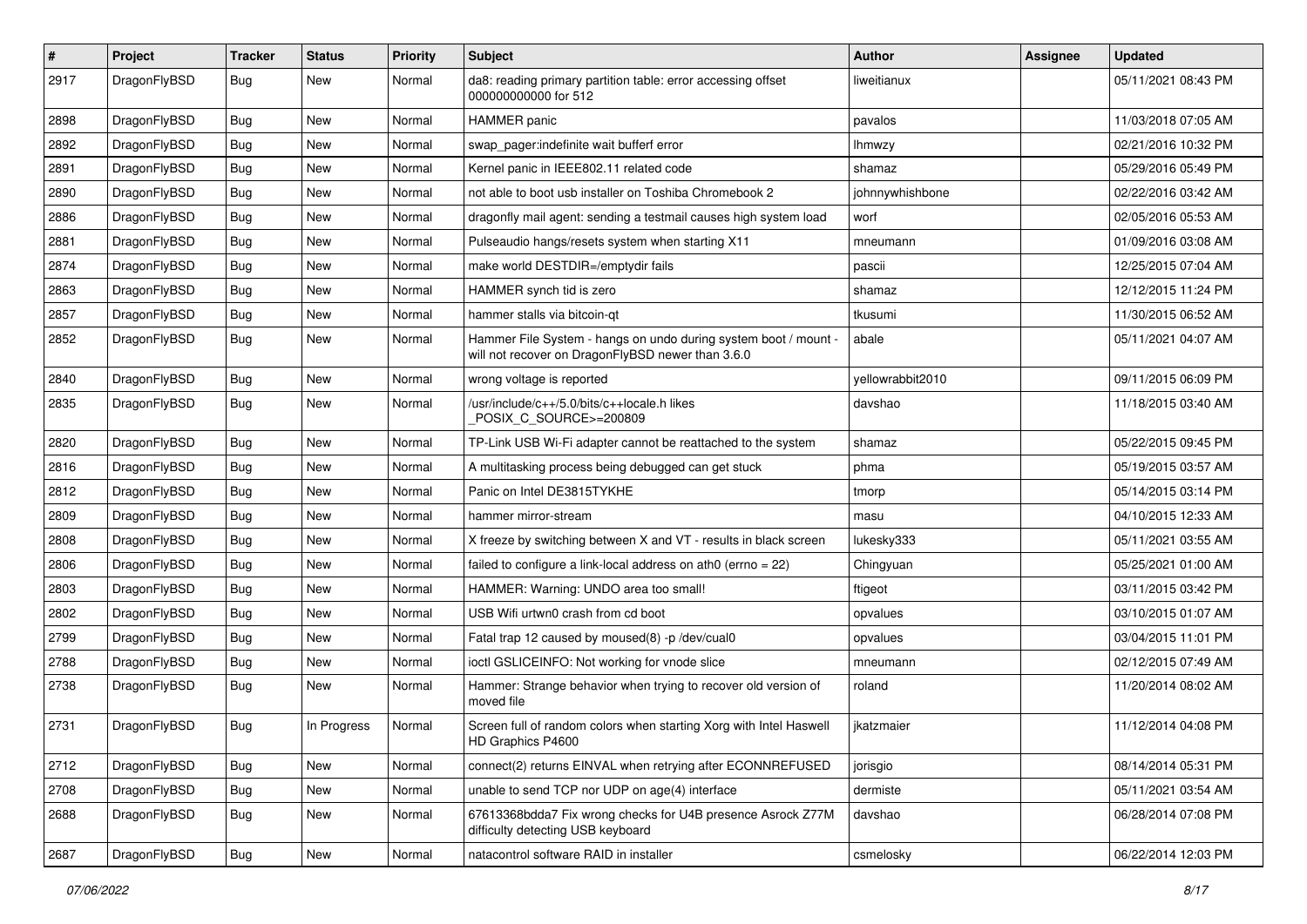| $\sharp$ | Project      | <b>Tracker</b> | <b>Status</b> | <b>Priority</b> | Subject                                                                                                        | <b>Author</b>     | Assignee | <b>Updated</b>      |
|----------|--------------|----------------|---------------|-----------------|----------------------------------------------------------------------------------------------------------------|-------------------|----------|---------------------|
| 2674     | DragonFlyBSD | <b>Bug</b>     | <b>New</b>    | Normal          | <b>GPT Support</b>                                                                                             | ftigeot           |          | 12/28/2015 02:54 PM |
| 2652     | DragonFlyBSD | <b>Bug</b>     | New           | Normal          | 189a0ff3761b47  ix: Implement MSI-X support locks up Lenovo<br>S10 Intel Atom n270                             | davshao           |          | 05/14/2014 01:55 AM |
| 2647     | DragonFlyBSD | <b>Bug</b>     | <b>New</b>    | Normal          | HAMMER panic on 3.6.0                                                                                          | tuxillo           |          | 05/11/2021 03:54 AM |
| 2645     | DragonFlyBSD | <b>Bug</b>     | <b>New</b>    | Normal          | panic with dsched fq and ioprio                                                                                | jyoung15          |          | 02/20/2014 07:29 AM |
| 2644     | DragonFlyBSD | <b>Bug</b>     | Feedback      | Normal          | 3.6.0-REL trap 9 on boot                                                                                       | memmerto          |          | 11/27/2021 08:08 AM |
| 2641     | DragonFlyBSD | <b>Bug</b>     | <b>New</b>    | Normal          | Panic when loading natapci as module                                                                           | tuxillo           |          | 05/11/2021 03:54 AM |
| 2630     | DragonFlyBSD | Bug            | New           | Normal          | Bring in latest iconv fixes from FreeBSD10 as well as csmapper<br>updates                                      | tuxillo           |          | 05/11/2021 03:54 AM |
| 2629     | DragonFlyBSD | <b>Bug</b>     | <b>New</b>    | Normal          | Replace gcc44 with llvm34, clang34, and libc++                                                                 | tuxillo           |          | 06/02/2014 02:30 PM |
| 2626     | DragonFlyBSD | Bug            | New           | Normal          | iwn driver drops with error: "firmware error 'iwn_intr: fatal firmware<br>error""                              | rodyaj            |          | 01/09/2014 05:50 AM |
| 2622     | DragonFlyBSD | <b>Bug</b>     | New           | Normal          | VAIO FIT15E fn keys support                                                                                    | nonsolosoft       |          | 12/31/2013 01:31 AM |
| 2621     | DragonFlyBSD | <b>Bug</b>     | <b>New</b>    | Normal          | core dump using cdrom                                                                                          | nonsolosoft       |          | 12/27/2013 12:43 AM |
| 2620     | DragonFlyBSD | <b>Bug</b>     | <b>New</b>    | Normal          | moused problem                                                                                                 | FilippoMo         |          | 12/20/2013 10:32 AM |
| 2619     | DragonFlyBSD | <b>Bug</b>     | New           | Normal          | DragonFly 3.6 can't be installed on a 6TB volume                                                               | ftigeot           |          | 02/23/2014 11:55 PM |
| 2618     | DragonFlyBSD | <b>Bug</b>     | <b>New</b>    | Normal          | mouse problem on RELEASE-3_6_0                                                                                 | FilippoMo         |          | 12/20/2013 03:26 AM |
| 2617     | DragonFlyBSD | <b>Bug</b>     | Feedback      | Normal          | Possible issue with wireless mouse on 3.6 release                                                              | FilippoMo         |          | 01/14/2015 03:42 PM |
| 2611     | DragonFlyBSD | <b>Bug</b>     | <b>New</b>    | Normal          | Change in IP address results in network not working                                                            | phma              |          | 12/05/2013 07:55 PM |
| 2609     | DragonFlyBSD | Bug            | New           | Normal          | master: panic: assertion<br>"LWKT_TOKEN_HELD_ANY(vm_object_token(object))" failed in<br>swp pager lookup       | thomas.nikolajsen |          | 11/28/2013 11:36 AM |
| 2604     | DragonFlyBSD | Bug            | <b>New</b>    | Normal          | dell laptop does not boot with LATEST                                                                          | isenmann          |          | 11/20/2013 02:07 AM |
| 2598     | DragonFlyBSD | <b>Bug</b>     | <b>New</b>    | Normal          | i386 via USB Booting                                                                                           | mbzadegan         |          | 10/21/2013 02:28 AM |
| 2595     | DragonFlyBSD | <b>Bug</b>     | New           | Normal          | DragonFly 3.4.3 crashes on SUN Blade X6250 with Qlogic ISP 2432<br>FC card                                     | Turvamies         |          | 10/07/2013 11:53 AM |
| 2587     | DragonFlyBSD | Bug            | <b>New</b>    | Normal          | SATA DVD writer not detected by DragonFly                                                                      | srussell          |          | 09/04/2020 08:55 AM |
| 2586     | DragonFlyBSD | <b>Bug</b>     | New           | Normal          | pf: "modulate" state seems problematic                                                                         | srussell          |          | 09/25/2013 07:36 PM |
| 2569     | DragonFlyBSD | <b>Bug</b>     | <b>New</b>    | Normal          | ctime NFS                                                                                                      | ferney            |          | 08/11/2013 04:35 AM |
| 2568     | DragonFlyBSD | <b>Bug</b>     | <b>New</b>    | Normal          | AHCI panic                                                                                                     | josepht           |          | 06/07/2013 05:52 PM |
| 2565     | DragonFlyBSD | Bug            | New           | Normal          | "ifconfig ix0 up" panic                                                                                        | Itpig402a         |          | 06/03/2013 05:46 AM |
| 2557     | DragonFlyBSD | <b>Bug</b>     | New           | Normal          | stock 3.4.1 kernel halts during booting if dm and dm_target_crypt<br>are loaded and RAID controller is present | phma              |          | 05/12/2013 10:38 PM |
| 2556     | DragonFlyBSD | <b>Bug</b>     | Feedback      | Normal          | DragonFly v3.5.0.81.gd3479 - Process signal weirdness                                                          | tuxillo           |          | 12/17/2013 03:48 PM |
| 2544     | DragonFlyBSD | <b>Bug</b>     | New           | Normal          | live DVD system boot (menu option 1) caused db> prompt on<br>PE1950                                            | estrabd           |          | 05/11/2021 03:54 AM |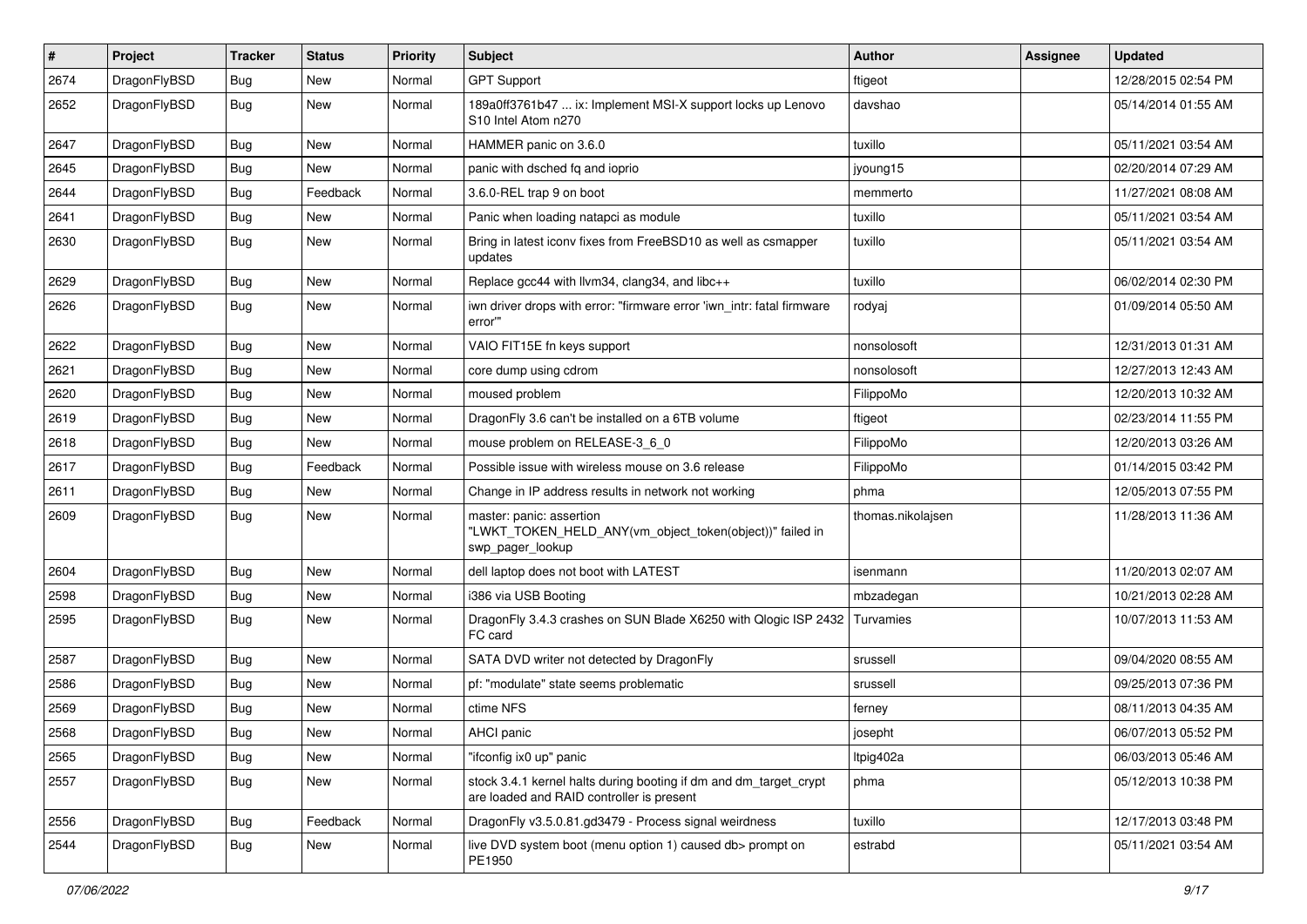| $\pmb{\#}$ | Project      | <b>Tracker</b> | <b>Status</b> | <b>Priority</b> | <b>Subject</b>                                                                                                               | <b>Author</b>     | Assignee | <b>Updated</b>      |
|------------|--------------|----------------|---------------|-----------------|------------------------------------------------------------------------------------------------------------------------------|-------------------|----------|---------------------|
| 2535       | DragonFlyBSD | <b>Bug</b>     | <b>New</b>    | Normal          | Imap processes apparentlt blocked on disk I/O                                                                                | ftigeot           |          | 04/02/2013 09:31 AM |
| 2531       | DragonFlyBSD | <b>Bug</b>     | <b>New</b>    | Normal          | camcontrol fails to disable APM                                                                                              | m.lombardi85      |          | 03/23/2013 12:28 PM |
| 2526       | DragonFlyBSD | <b>Bug</b>     | New           | Normal          | hammer cleanup doesn't run on first day of DST                                                                               | pavalos           |          | 10/18/2016 05:28 PM |
| 2520       | DragonFlyBSD | Bug            | New           | Normal          | panic: assertion "IS SERIALIZED((ifp->if serializer))" failed in<br>if_default_serialize_assert at /usr/src/sys/net/if.c:437 | ano               |          | 03/09/2013 12:14 AM |
| 2509       | DragonFlyBSD | <b>Bug</b>     | <b>New</b>    | Normal          | Redefinition of DIRBLKSIZ in restore(8)                                                                                      | swildner          |          | 06/04/2022 04:40 AM |
| 2498       | DragonFlyBSD | Bug            | <b>New</b>    | Normal          | DFBSD v3.2.2-RELEASE - LIST_FIRST(&bp->b_dep) == NULL"<br>failed in vfs_vmio_release                                         | tuxillo           |          | 05/31/2022 04:09 PM |
| 2493       | DragonFlyBSD | <b>Bug</b>     | <b>New</b>    | Normal          | vidcontrol: invalid video mode name                                                                                          | Svarov            |          | 01/24/2013 09:55 AM |
| 2490       | DragonFlyBSD | <b>Bug</b>     | <b>New</b>    | Normal          | nmalloc should color addresses to avoid cache bank conflictsw                                                                | vsrinivas         |          | 06/10/2014 05:51 AM |
| 2489       | DragonFlyBSD | Bug            | <b>New</b>    | Normal          | nmalloc doesn't cache VA for allocations > 8KB                                                                               | vsrinivas         |          | 06/10/2014 05:51 AM |
| 2473       | DragonFlyBSD | Bug            | <b>New</b>    | Normal          | Kernel crash when trying to up the wpi0 device (Dfly<br>v3.3.0.758.g47388-DEVELOPMENT)                                       | tomaz             |          | 02/24/2014 08:50 AM |
| 2459       | DragonFlyBSD | <b>Bug</b>     | Feedback      | Normal          | apic problems with HP Probook 4510s                                                                                          | thowe             |          | 11/27/2021 08:22 AM |
| 2453       | DragonFlyBSD | <b>Bug</b>     | <b>New</b>    | Normal          | panic: assertion "gd->gd_spinlocks == 0" failed                                                                              | Johannes.Hofmann  |          | 11/12/2012 12:54 PM |
| 2444       | DragonFlyBSD | Bug            | <b>New</b>    | Normal          | Crash during Hammer overnight cleanup                                                                                        | justin            |          | 11/04/2012 07:58 AM |
| 2436       | DragonFlyBSD | Bug            | <b>New</b>    | Normal          | panic: assertion "lp->lwp_qcpu == dd->cpuid" failed in<br>dfly_acquire_curproc                                               | thomas.nikolajsen |          | 01/23/2013 11:07 AM |
| 2434       | DragonFlyBSD | <b>Bug</b>     | <b>New</b>    | Normal          | BTX Halted - Boot fails on USB/GUI                                                                                           | lucmv             |          | 10/17/2012 08:12 PM |
| 2430       | DragonFlyBSD | Bug            | New           | Normal          | Alternate Password Hash method                                                                                               | robin.carey1      |          | 10/07/2012 06:28 AM |
| 2414       | DragonFlyBSD | Bug            | In Progress   | Normal          | Lenovo S10 acpi freeze (not new)                                                                                             | davshao           |          | 05/11/2021 04:13 AM |
| 2412       | DragonFlyBSD | <b>Bug</b>     | New           | Normal          | wlan0 fails to get address via dhclient                                                                                      | nonsolosoft       |          | 08/30/2012 05:55 AM |
| 2389       | DragonFlyBSD | Bug            | <b>New</b>    | Normal          | computer crashed while listing processes                                                                                     | phma              |          | 06/18/2012 02:49 PM |
| 2387       | DragonFlyBSD | Bug            | New           | Normal          | hammer ignores -t during dedup                                                                                               | phma              |          | 06/17/2012 12:30 PM |
| 2371       | DragonFlyBSD | Bug            | <b>New</b>    | Normal          | Timezone problem with America/Sao Paulo                                                                                      | raitech           |          | 05/17/2012 01:42 PM |
| 2369       | DragonFlyBSD | <b>Bug</b>     | <b>New</b>    | Normal          | panic: Bad link elm 0xffffffe07edf6068 next->prev != elm                                                                     | jaydg             |          | 08/15/2012 03:04 AM |
| 2360       | DragonFlyBSD | Bug            | In Progress   | Normal          | Wishlist: virtio driver import                                                                                               | vsrinivas         |          | 06/04/2022 04:16 AM |
| 2351       | DragonFlyBSD | Bug            | In Progress   | Normal          | DFBSD v3.1.0.579.g44ccf - Stuck during startup, random freezes                                                               | tuxillo           |          | 04/24/2012 08:21 AM |
| 2345       | DragonFlyBSD | Bug            | In Progress   | Normal          | DFBSD v3.1.0.457.gd679f - NFS panic on diskless station                                                                      | tuxillo           |          | 04/07/2012 05:22 PM |
| 2331       | DragonFlyBSD | <b>Bug</b>     | New           | Normal          | reading mouse mode from unopen file descriptor hangs mouse<br>driver                                                         | phma              |          | 03/14/2012 09:43 AM |
| 2329       | DragonFlyBSD | Bug            | <b>New</b>    | Normal          | ibm x3550 & acpi                                                                                                             | ano               |          | 06/03/2014 11:37 AM |
| 2324       | DragonFlyBSD | Bug            | New           | Normal          | natacotrol support > 2TB not working even after the ftigeot patch                                                            | zenny             |          | 03/03/2012 01:00 AM |
| 2319       | DragonFlyBSD | Bug            | <b>New</b>    | Normal          | crypt/passwd forward compat                                                                                                  | c.turner1         |          | 02/28/2012 12:39 PM |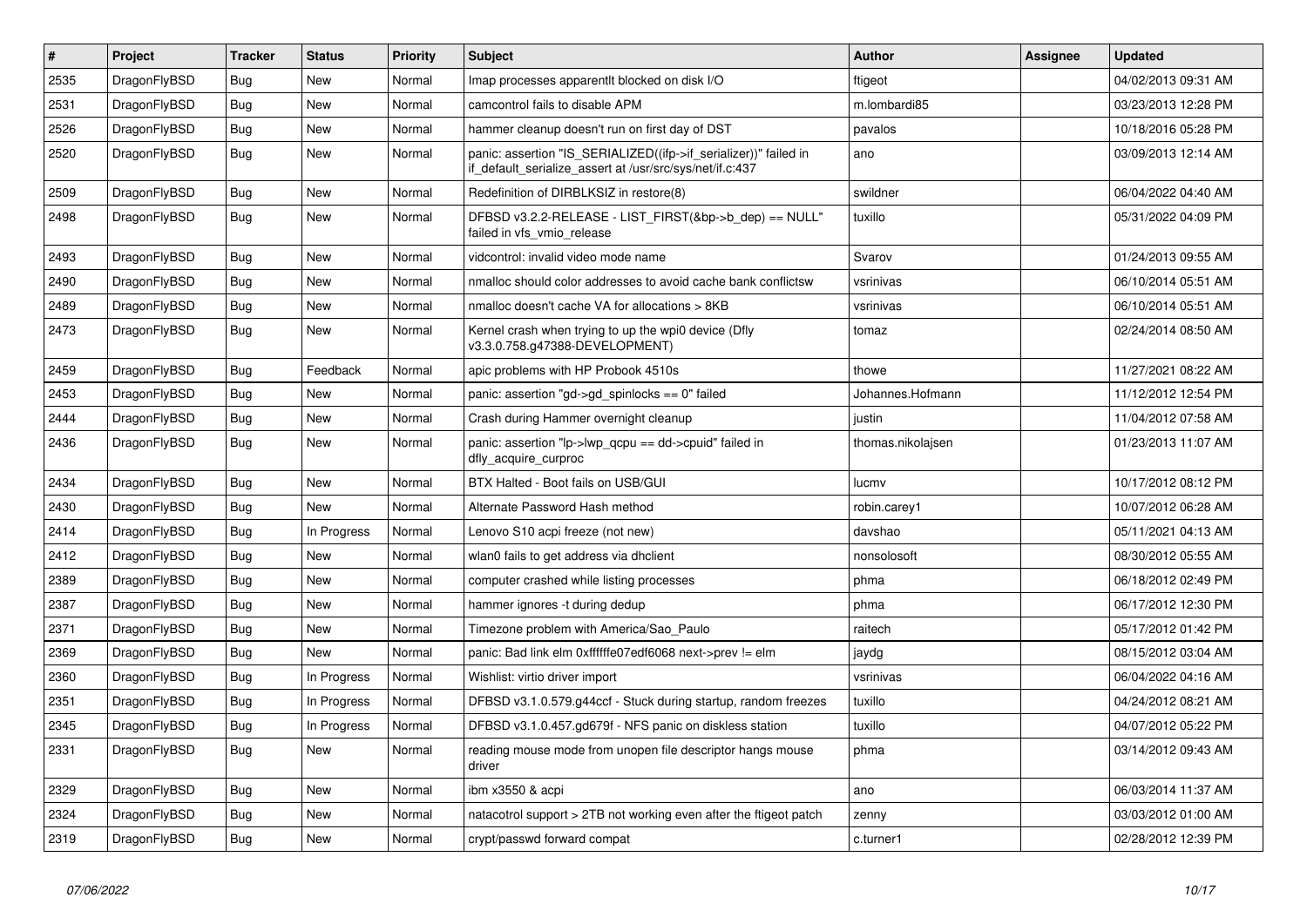| $\vert$ # | Project      | <b>Tracker</b> | <b>Status</b> | <b>Priority</b> | <b>Subject</b>                                                                                             | Author       | <b>Assignee</b> | <b>Updated</b>      |
|-----------|--------------|----------------|---------------|-----------------|------------------------------------------------------------------------------------------------------------|--------------|-----------------|---------------------|
| 2316      | DragonFlyBSD | Bug            | New           | Normal          | Ungraceful invalid password handling for adding a new user in the<br>installer                             | rune         |                 | 04/27/2012 11:23 PM |
| 2311      | DragonFlyBSD | Bug            | <b>New</b>    | Normal          | Xorg crash having something to do with drm                                                                 | phma         |                 | 02/22/2012 09:59 AM |
| 2308      | DragonFlyBSD | Bug            | New           | Normal          | System freeze when unloading snd hda                                                                       | jaydg        |                 | 02/19/2012 07:15 AM |
| 2306      | DragonFlyBSD | <b>Bug</b>     | <b>New</b>    | Normal          | a crash starts the kernel debugger in text mode, but just reboots in X                                     | phma         |                 | 02/11/2012 08:02 PM |
| 2297      | DragonFlyBSD | <b>Bug</b>     | New           | Normal          | strange NFS (client) error messages / problems                                                             | Anonymous    |                 | 02/19/2012 02:59 PM |
| 2292      | DragonFlyBSD | Bug            | New           | Normal          | re interface with jumbo frames (mtu larger than 1500) hangs after<br>some traffic                          | Anonymous    |                 | 01/31/2012 12:11 AM |
| 2288      | DragonFlyBSD | Bug            | Feedback      | Normal          | Random IO performance loss introduced since January 1st                                                    | lentferj     |                 | 01/23/2013 04:21 PM |
| 2287      | DragonFlyBSD | Bug            | New           | Normal          | HAMMER(ROOT) Illegal UNDO TAIL signature at<br>300000001967c000                                            | y0n3t4n1     |                 | 11/07/2018 01:22 AM |
| 2283      | DragonFlyBSD | <b>Bug</b>     | New           | Normal          | DFBSD DragonFly v2.13.0.957.g4f459 - pmap_release: page<br>should already be gone 0xc27120bc               | tuxillo      |                 | 01/23/2012 03:03 AM |
| 2282      | DragonFlyBSD | Bug            | In Progress   | Normal          | gdb segfaults with certain corefiles                                                                       | tuxillo      |                 | 01/18/2012 04:40 PM |
| 2254      | DragonFlyBSD | Bug            | New           | Normal          | panic: assertion "ref < &td->td_toks_end" failed in lwkt_gettoken at<br>/usr/src/sys/kern/lwkt_token.c:588 | eocallaghan  |                 | 12/05/2011 10:21 PM |
| 2250      | DragonFlyBSD | <b>Bug</b>     | New           | Normal          | Kernel panic                                                                                               | adamk        |                 | 11/23/2018 01:10 AM |
| 2248      | DragonFlyBSD | Bug            | <b>New</b>    | Normal          | sysctl panic                                                                                               | pavalos      |                 | 11/23/2011 06:23 PM |
| 2245      | DragonFlyBSD | Bug            | New           | Normal          | panic: assertion "ref < &td->td_toks_end" failed in lwkt_gettoken at<br>/usr/src/sys/kern/lwkt_token.c:588 | juanfra684   |                 | 11/22/2011 07:41 PM |
| 2224      | DragonFlyBSD | Bug            | <b>New</b>    | Normal          | v2.13.0.291.gaa7ec - Panic on fq while installing world                                                    | tuxillo      |                 | 11/18/2011 01:40 AM |
| 2210      | DragonFlyBSD | <b>Bug</b>     | New           | Normal          | Bugtracker cannot assign default project for new users                                                     | ahuete.devel |                 | 11/17/2011 11:30 AM |
| 2199      | DragonFlyBSD | Bug            | New           | Normal          | screen segfaults if utmpx isn't present                                                                    | pavalos      |                 | 11/15/2011 10:52 PM |
| 2182      | DragonFlyBSD | Bug            | New           | Normal          | if msk PHY FIFO underrun/overflow                                                                          | nonsolosoft  |                 | 09/03/2012 06:39 AM |
| 2171      | DragonFlyBSD | Bug            | New           | Normal          | DFBSD v2.13.0.151.gdc8442 - panic: assertion "(*ptep &<br>$(PG_MANAGED PG_V)) == PG_V"$                    | tuxillo      |                 | 11/04/2011 05:06 PM |
| 2167      | DragonFlyBSD | <b>Bug</b>     | New           | Normal          | shutdown/reboot fails after uptime msg                                                                     | marino       |                 | 11/28/2011 03:01 AM |
| 2166      | DragonFlyBSD | Bug            | <b>New</b>    | Normal          | DFBSD v2.13.0.109.g05b9d - Strange lockups                                                                 | tuxillo      |                 | 10/29/2011 11:20 AM |
| 2164      | DragonFlyBSD | Bug            | <b>New</b>    | Normal          | panic on reboot from usb.                                                                                  | eocallaghan  |                 | 10/27/2011 09:29 AM |
| 2161      | DragonFlyBSD | <b>Bug</b>     | New           | Normal          | Outdated xorg.conf file gets installed into etc and screws up mouse                                        | eocallaghan  |                 | 10/27/2011 01:51 PM |
| 2158      | DragonFlyBSD | Bug            | New           | Normal          | iwn panics with assertion on boot.                                                                         | eocallaghan  |                 | 10/24/2011 04:13 PM |
| 2154      | DragonFlyBSD | <b>Bug</b>     | New           | Normal          | vkernel copyout() doesn't return EFAULT on error                                                           | vsrinivas    |                 | 10/20/2011 03:53 AM |
| 2153      | DragonFlyBSD | <b>Bug</b>     | New           | Normal          | Too many unuseful warnings at boot                                                                         | juanfra684   |                 | 10/18/2011 10:16 PM |
| 2138      | DragonFlyBSD | <b>Bug</b>     | New           | Normal          | > 100% CPU usage                                                                                           | robin.carey1 |                 | 09/26/2011 12:20 PM |
| 2136      | DragonFlyBSD | Bug            | New           | Normal          | socketpair() doesn't free file descriptors on copyout failure                                              | vsrinivas    |                 | 04/05/2013 09:13 AM |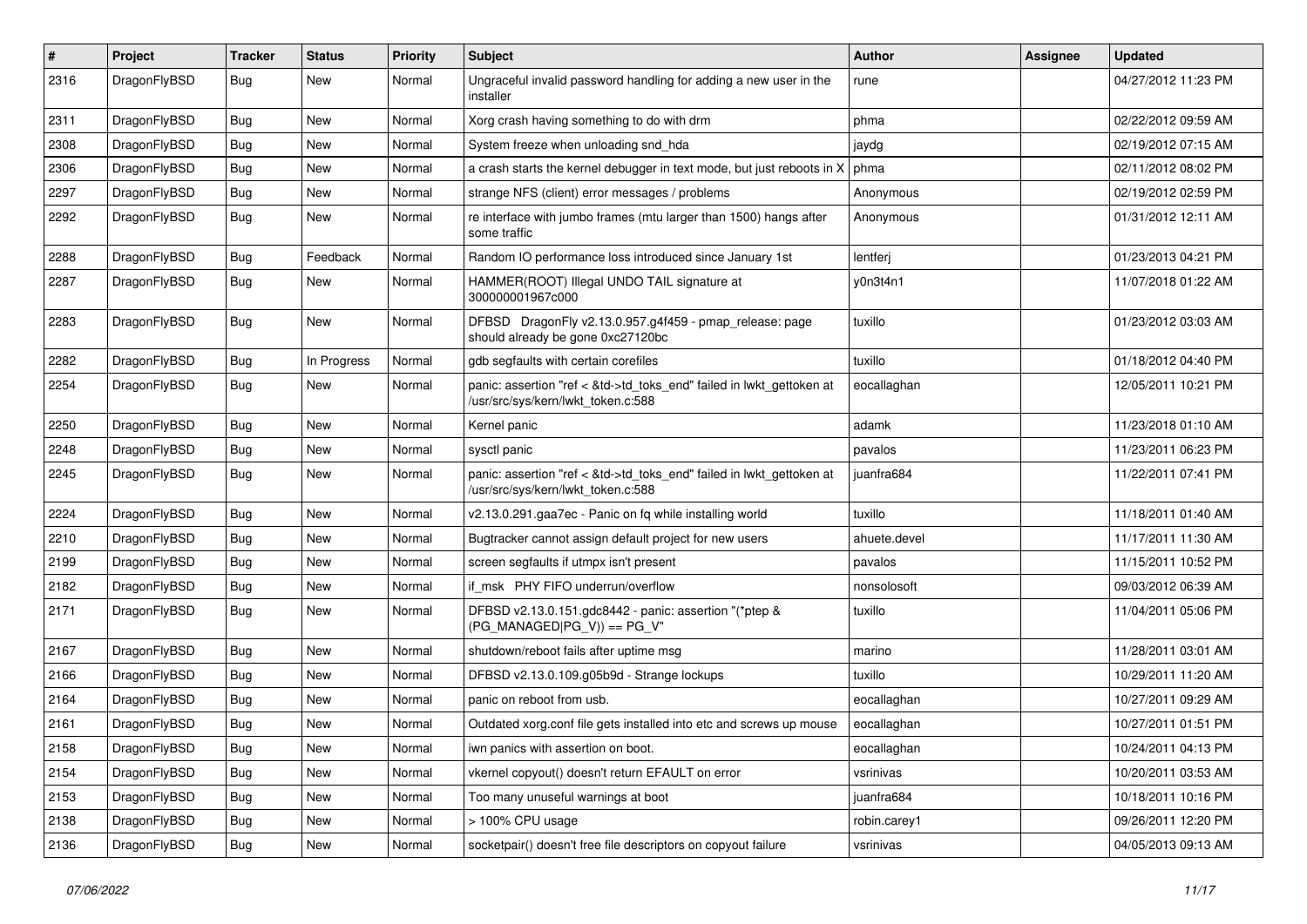| $\pmb{\#}$ | Project      | <b>Tracker</b> | <b>Status</b> | <b>Priority</b> | <b>Subject</b>                                                                 | <b>Author</b> | <b>Assignee</b> | <b>Updated</b>      |
|------------|--------------|----------------|---------------|-----------------|--------------------------------------------------------------------------------|---------------|-----------------|---------------------|
| 2129       | DragonFlyBSD | <b>Bug</b>     | New           | Normal          | DFBSD v2.11.0.661.gf9438 i386 - panic: lockmgr thrd_sleep                      | tuxillo       |                 | 09/05/2011 09:49 AM |
| 2125       | DragonFlyBSD | Bug            | <b>New</b>    | Normal          | Weird garbage in dmesg                                                         | herrgard      |                 | 08/30/2011 08:04 PM |
| 2124       | DragonFlyBSD | Bug            | <b>New</b>    | Normal          | getty repeating too quickly on port /dev/ttyv0                                 | sgeorge.ml    |                 | 09/01/2011 04:28 AM |
| 2123       | DragonFlyBSD | Bug            | New           | Normal          | hammer is losing files                                                         | schmir        |                 | 08/30/2011 07:56 PM |
| 2122       | DragonFlyBSD | Submit         | <b>New</b>    | Normal          | [Review] Fixes to the VFS layer                                                | ftigeot       |                 | 05/31/2022 03:25 PM |
| 2115       | DragonFlyBSD | Bug            | New           | Normal          | [msk] system freeze after receive some paquet                                  | bsdsx         |                 | 08/22/2011 10:22 AM |
| 2107       | DragonFlyBSD | Bug            | <b>New</b>    | Normal          | 2.10.1 sata dvd drive issue                                                    | ausppc        |                 | 07/31/2011 08:41 PM |
| 2104       | DragonFlyBSD | Bug            | <b>New</b>    | Normal          | network configuration seg. fault on install CD                                 | navratil      |                 | 07/26/2011 07:55 AM |
| 2099       | DragonFlyBSD | Bug            | <b>New</b>    | Normal          | page fault panic in vm system                                                  | pavalos       |                 | 07/10/2011 08:51 AM |
| 2098       | DragonFlyBSD | Submit         | New           | Normal          | [PATCH] correct ath man page example<br>(/usr/src/share/man/man4/ath.4)        | nobody        |                 | 11/15/2011 12:27 AM |
| 2094       | DragonFlyBSD | Bug            | New           | Normal          | Segfault when gdb printing backtrace from core dump                            | greenrd       |                 | 06/25/2011 04:14 PM |
| 2090       | DragonFlyBSD | Bug            | Feedback      | Normal          | snd_hda does not support headphone automute                                    | justin        |                 | 03/29/2012 08:03 PM |
| 2085       | DragonFlyBSD | Bug            | New           | Normal          | panic: assertion: (m->flags & PG_MAPPED) == 0 in<br>vm_page_free_toq           | vsrinivas     |                 | 06/10/2011 07:48 AM |
| 2084       | DragonFlyBSD | <b>Bug</b>     | <b>New</b>    | Normal          | DFBSD v2.11.0.242.g4d317 - panic: zone: entry not free                         | tuxillo       |                 | 07/03/2012 01:23 AM |
| 2082       | DragonFlyBSD | Bug            | New           | Normal          | dfbsd 2.10.1 amd64 - mc port build error with 'bmake bin-install'              | sun-doctor    |                 | 05/25/2011 07:18 PM |
| 2081       | DragonFlyBSD | Bug            | Feedback      | Normal          | Panic on device "detach" / "failure"                                           | vsrinivas     |                 | 02/29/2012 07:11 AM |
| 2080       | DragonFlyBSD | Bug            | New           | Normal          | panic: lockmgr thrd_sleep: called from interrupt, ipi, or hard code<br>section | rumcic        |                 | 05/30/2011 05:06 PM |
| 2078       | DragonFlyBSD | Bug            | <b>New</b>    | Normal          | DFBSD i386 v2.11.0.201.g3ed2f - Panic during installworld into a<br>vn0 device | tuxillo       |                 | 05/19/2011 07:50 PM |
| 2077       | DragonFlyBSD | Bug            | <b>New</b>    | Normal          | USB devices conflicting                                                        | srussell      |                 | 05/17/2011 05:12 PM |
| 2075       | DragonFlyBSD | Bug            | New           | Normal          | pflogd on x86 64                                                               | fanch         |                 | 05/16/2011 04:04 PM |
| 2072       | DragonFlyBSD | <b>Bug</b>     | New           | Normal          | Fatal trap 12: stopped at lwkt_send_ipiq3                                      | rumcic        |                 | 05/17/2011 04:12 AM |
| 2067       | DragonFlyBSD | Bug            | New           | Normal          | sound/pcm: "play interrupt timeout, channel dead"                              | matthiasr     |                 | 05/11/2021 03:55 AM |
| 2061       | DragonFlyBSD | Bug            | New           | Normal          | USB keyboard boot panic                                                        | sjg           |                 | 05/04/2012 12:20 AM |
| 2055       | DragonFlyBSD | Bug            | <b>New</b>    | Normal          | $ssh + IPV6 + bridge \Rightarrow connection freezes$                           | steve         |                 | 04/24/2011 07:13 PM |
| 2052       | DragonFlyBSD | <b>Bug</b>     | New           | Normal          | Kernel panic: CPU APIC ID out of range                                         | Anonymous     |                 | 05/02/2011 11:06 AM |
| 2051       | DragonFlyBSD | <b>Bug</b>     | New           | Normal          | No ipv6 lan route entry created on 2.10                                        | ftigeot       |                 | 04/21/2011 10:37 AM |
| 2048       | DragonFlyBSD | Bug            | New           | Normal          | panic: ffs_sync: rofs mod                                                      | pavalos       |                 | 04/12/2011 05:45 AM |
| 2045       | DragonFlyBSD | <b>Bug</b>     | New           | Normal          | ral(4): Fatal trap 12: page fault while in kernel mode (two panics)            | herrgard      |                 | 11/03/2011 05:34 PM |
| 2042       | DragonFlyBSD | Bug            | New           | Normal          | kernel panic, when run boot0cfg                                                | sepherosa     |                 | 05/31/2022 03:01 PM |
| 2013       | DragonFlyBSD | <b>Bug</b>     | In Progress   | Normal          | oversized DMA request loop                                                     | josepht       |                 | 05/11/2021 04:06 AM |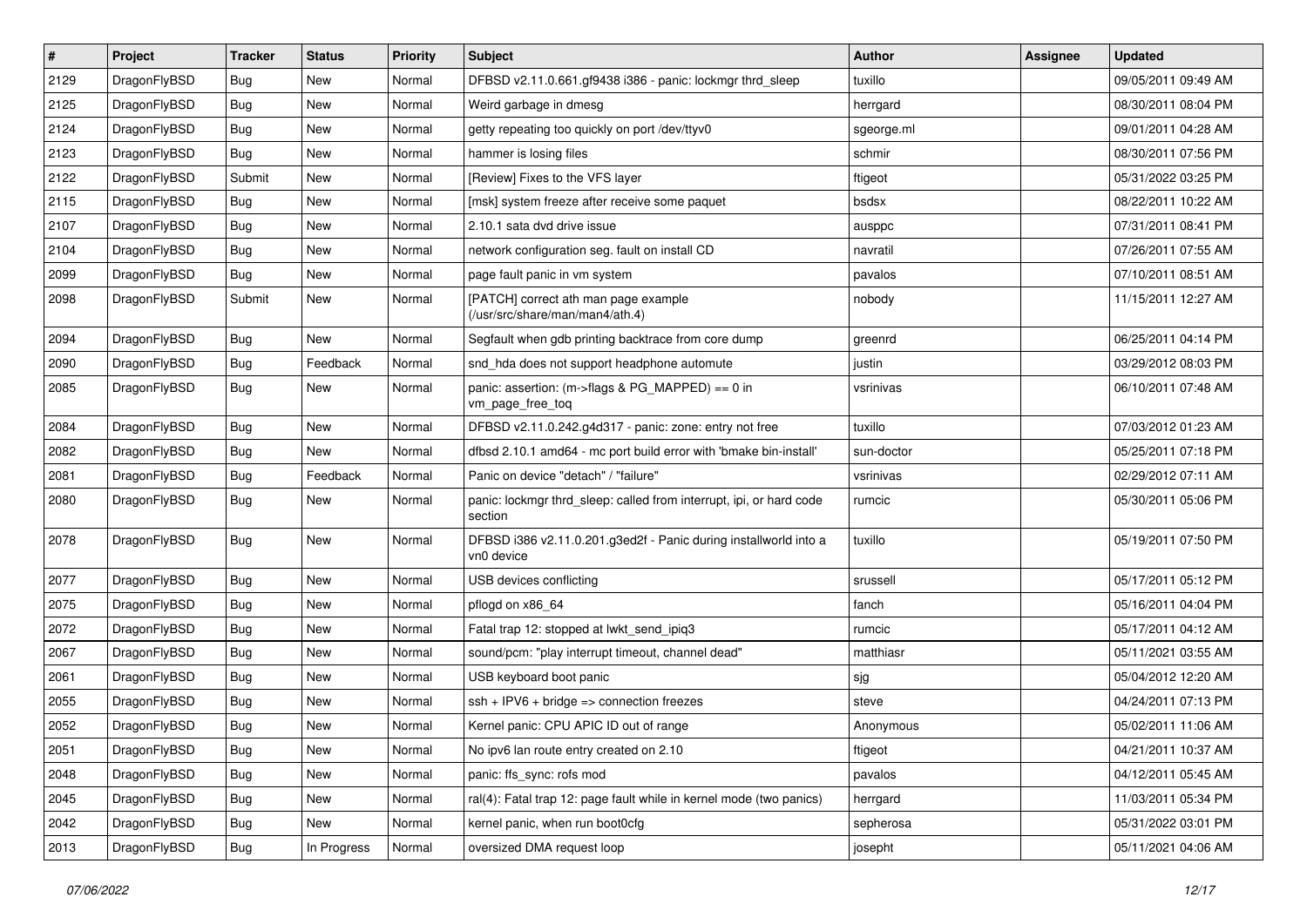| $\vert$ # | Project      | <b>Tracker</b> | <b>Status</b> | <b>Priority</b> | <b>Subject</b>                                                                                                                                                                                    | Author             | Assignee | <b>Updated</b>      |
|-----------|--------------|----------------|---------------|-----------------|---------------------------------------------------------------------------------------------------------------------------------------------------------------------------------------------------|--------------------|----------|---------------------|
| 2008      | DragonFlyBSD | <b>Bug</b>     | <b>New</b>    | Normal          | lwkt setcpu remote: td->td flags 00800621 console flood                                                                                                                                           | pavalos            |          | 03/06/2011 09:37 PM |
| 2004      | DragonFlyBSD | Bug            | New           | Normal          | LWKT_WAIT_IPIQ panic                                                                                                                                                                              | steve              |          | 03/08/2011 05:46 PM |
| 1990      | DragonFlyBSD | <b>Bug</b>     | New           | Normal          | /mnt too large to mount                                                                                                                                                                           | peur.neu           |          | 02/16/2011 11:24 PM |
| 1984      | DragonFlyBSD | Bug            | New           | Normal          | hammer mount fails after crash - HAMMER: FIFO record bad head<br>signature                                                                                                                        | thomas.nikolajsen  |          | 03/08/2011 06:57 PM |
| 1975      | DragonFlyBSD | <b>Bug</b>     | <b>New</b>    | Normal          | Applications seg fault in select() and poll()                                                                                                                                                     | rumcic             |          | 05/31/2022 02:58 PM |
| 1961      | DragonFlyBSD | Bug            | <b>New</b>    | Normal          | Can't create dump from DDB                                                                                                                                                                        | shamaz             |          | 01/29/2011 09:02 PM |
| 1959      | DragonFlyBSD | <b>Bug</b>     | New           | Normal          | DFBSD v2.9.1.422.gc98f2 - Panic during boot - IPv6 and PF                                                                                                                                         | tuxillo            |          | 01/13/2011 03:37 AM |
| 1951      | DragonFlyBSD | <b>Bug</b>     | New           | Normal          | dma_timeouts at phyaddr on a good hdd                                                                                                                                                             | peur.neu           |          | 01/04/2011 07:12 AM |
| 1949      | DragonFlyBSD | <b>Bug</b>     | <b>New</b>    | Normal          | iwn panic                                                                                                                                                                                         | pavalos            |          | 01/30/2011 03:21 AM |
| 1944      | DragonFlyBSD | Bug            | New           | Normal          | panic: backing object 0xdea7b258 was somehow re-referenced<br>during collapse!                                                                                                                    | sepherosa          |          | 12/27/2010 02:06 AM |
| 1943      | DragonFlyBSD | <b>Bug</b>     | <b>New</b>    | Normal          | hammer assertion panic                                                                                                                                                                            | peter              |          | 12/27/2010 12:45 AM |
| 1942      | DragonFlyBSD | <b>Bug</b>     | New           | Normal          | locking against myself in getcacheblk()?                                                                                                                                                          | ghwt.dfly          |          | 05/31/2022 02:15 PM |
| 1941      | DragonFlyBSD | <b>Bug</b>     | <b>New</b>    | Normal          | wlan config crash                                                                                                                                                                                 | abandon.every.hope |          | 12/24/2010 07:54 PM |
| 1939      | DragonFlyBSD | <b>Bug</b>     | New           | Normal          | Panic on nightly build and stress test box                                                                                                                                                        | lentferj           |          | 12/18/2010 08:41 AM |
| 1935      | DragonFlyBSD | <b>Bug</b>     | New           | Normal          | mouse does not work after switching between x and console                                                                                                                                         | shamaz             |          | 12/13/2010 10:06 AM |
| 1923      | DragonFlyBSD | <b>Bug</b>     | <b>New</b>    | Normal          | Abysmal NFS performance with IPv6                                                                                                                                                                 | ftigeot            |          | 12/05/2010 09:34 PM |
| 1917      | DragonFlyBSD | <b>Bug</b>     | New           | Normal          | panic: assertion: (RB_EMPTY(&ip->rec_tree) && (ip->flags &<br>HAMMER_INODE_XDIRTY) == 0)    (!RB_EMPTY(&ip->rec_tree)<br>&& (ip->flags & HAMMER_INODE_XDIRTY) != 0) in<br>hammer_flush_inode_done | qhwt.dfly          |          | 11/24/2010 03:23 AM |
| 1916      | DragonFlyBSD | Bug            | <b>New</b>    | Normal          | Constant crashes on x86 64 with UFS                                                                                                                                                               | lentferj           |          | 11/21/2010 07:40 PM |
| 1913      | DragonFlyBSD | Bug            | New           | Normal          | panic: assertion: ip->flush_state != HAMMER_FST_FLUSH in<br>hammer_flush_inode_core                                                                                                               | swildner           |          | 11/20/2010 05:27 PM |
| 1907      | DragonFlyBSD | <b>Bug</b>     | <b>New</b>    | Normal          | Hammer crash in hammer_flusher_flush()                                                                                                                                                            | swildner           |          | 11/11/2010 05:07 AM |
| 1899      | DragonFlyBSD | <b>Bug</b>     | New           | Normal          | Keyboard doesn't work                                                                                                                                                                             | fransm             |          | 05/15/2022 03:32 PM |
| 1884      | DragonFlyBSD | Bug            | New           | Normal          | System completely freezes while listening music (devbuf: malloc<br>limit exceeded)                                                                                                                | shamaz             |          | 01/24/2011 05:00 PM |
| 1877      | DragonFlyBSD | <b>Bug</b>     | New           | Normal          | Freeze during 1st hammer cleanup after new install                                                                                                                                                | elekktretterr      |          | 05/15/2022 11:43 AM |
| 1874      | DragonFlyBSD | Bug            | New           | Normal          | mpd listening on all IPs, accepting only on one                                                                                                                                                   | rumcic             |          | 05/08/2011 01:01 PM |
| 1873      | DragonFlyBSD | <b>Bug</b>     | New           | Normal          | Panic upon usb mouse detach and reattaching                                                                                                                                                       | rumcic             |          | 02/01/2011 09:53 AM |
| 1867      | DragonFlyBSD | Bug            | New           | Normal          | it(4) motherboard and fan problems                                                                                                                                                                | tuxillo            |          | 07/08/2011 10:48 AM |
| 1861      | DragonFlyBSD | Bug            | New           | Normal          | panic via kprintf (lockmgr called in a hard section)                                                                                                                                              | vsrinivas          |          | 10/11/2010 12:56 AM |
| 1860      | DragonFlyBSD | <b>Bug</b>     | Feedback      | Normal          | Panic while creating UFS fs on vn(4) for initrd                                                                                                                                                   | matthias           |          | 02/29/2012 07:16 AM |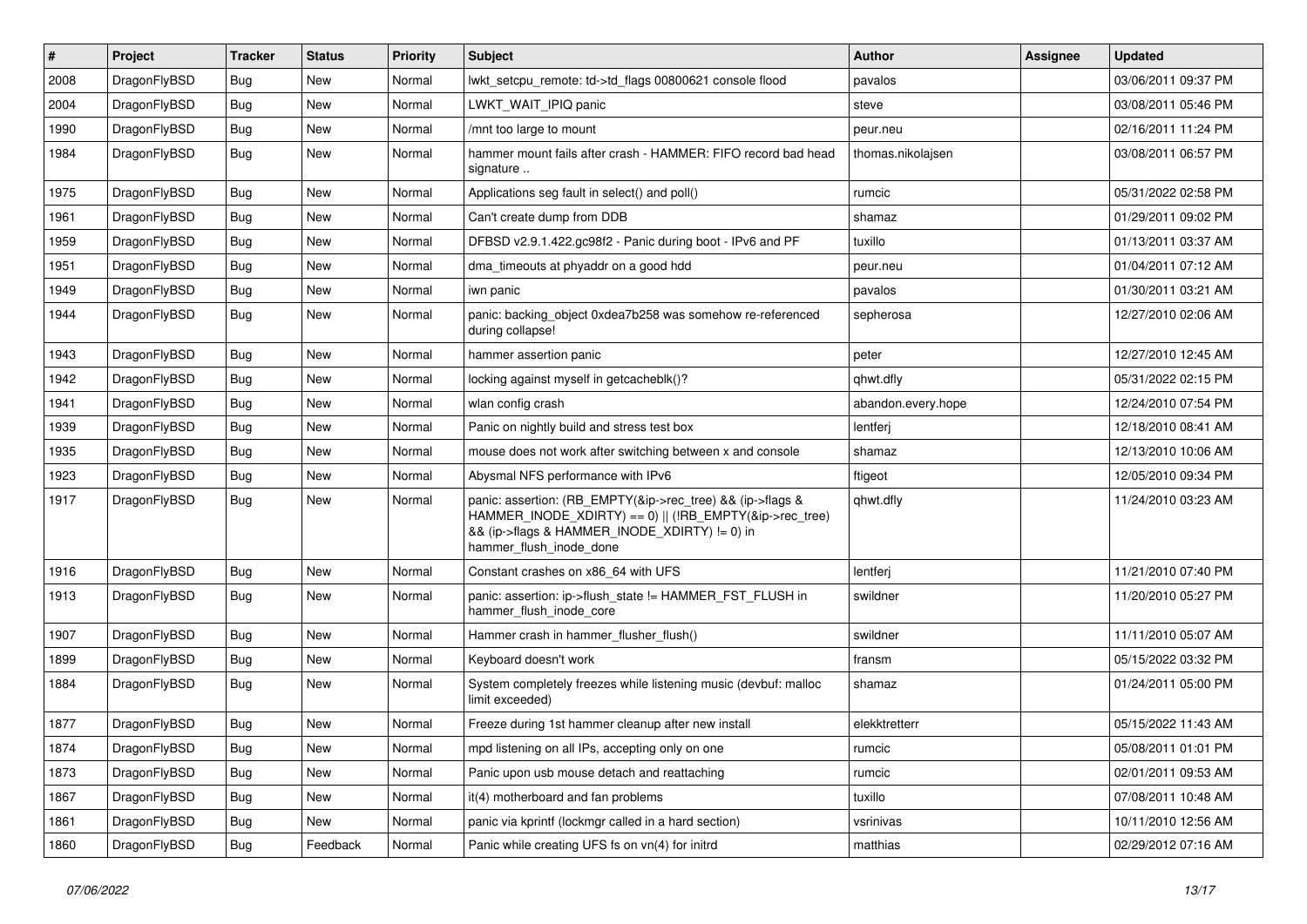| $\vert$ # | Project      | <b>Tracker</b> | <b>Status</b> | <b>Priority</b> | Subject                                                                                         | <b>Author</b>    | <b>Assignee</b> | <b>Updated</b>      |
|-----------|--------------|----------------|---------------|-----------------|-------------------------------------------------------------------------------------------------|------------------|-----------------|---------------------|
| 1850      | DragonFlyBSD | <b>Bug</b>     | <b>New</b>    | Normal          | volume-add on hammer root fs panic                                                              | Johannes.Hofmann |                 | 04/18/2019 04:27 AM |
| 1836      | DragonFlyBSD | Bug            | <b>New</b>    | Normal          | Incorrect TCP checksum show up in tcpdump                                                       | robgar1          |                 | 05/15/2022 11:22 AM |
| 1826      | DragonFlyBSD | <b>Bug</b>     | New           | Normal          | panic during boot: assertion so->so_port  in tcp_input                                          | ftigeot          |                 | 05/15/2022 11:05 AM |
| 1824      | DragonFlyBSD | Bug            | Feedback      | Normal          | kernel panic, x86, 2.7.3.859.ge5104                                                             | akirchhoff135014 |                 | 03/10/2013 07:49 AM |
| 1818      | DragonFlyBSD | Bug            | <b>New</b>    | Normal          | panic: Bad tailq NEXT (kqueue issue ?)                                                          | ftigeot          |                 | 05/15/2022 11:40 AM |
| 1786      | DragonFlyBSD | <b>Bug</b>     | New           | Normal          | Calling NULL function pointer initiates panic loop                                              | sjg              |                 | 10/11/2010 05:28 PM |
| 1774      | DragonFlyBSD | Bug            | <b>New</b>    | Normal          | New IP header cleanup branch available for testing                                              | dillon           |                 | 05/15/2022 10:59 AM |
| 1749      | DragonFlyBSD | Bug            | In Progress   | Normal          | HAMMER fsstress panic in hammer_flush_inode_core<br>'ip->flush_state != HAMMER_FST_FLUSH'       | vsrinivas        |                 | 05/11/2021 04:06 AM |
| 1745      | DragonFlyBSD | <b>Bug</b>     | Feedback      | Normal          | kmalloc panic                                                                                   | josepht          |                 | 05/11/2021 04:05 AM |
| 1744      | DragonFlyBSD | <b>Bug</b>     | In Progress   | Normal          | HAMMER fsstress panic in hammer_setup_child_callback                                            | vsrinivas        |                 | 05/11/2021 04:05 AM |
| 1727      | DragonFlyBSD | <b>Bug</b>     | Feedback      | Normal          | CD boot panic (2.6.1) (usb?)                                                                    | kiril            |                 | 05/15/2022 05:10 AM |
| 1718      | DragonFlyBSD | <b>Bug</b>     | Feedback      | Normal          | IDE disk drive not detected by x86 64 2.6.1 Live CD                                             | bcox             |                 | 11/27/2021 08:25 AM |
| 1717      | DragonFlyBSD | <b>Bug</b>     | Feedback      | Normal          | HAMMER panic in hammer cursor down()                                                            | josepht1         |                 | 05/11/2021 04:05 AM |
| 1695      | DragonFlyBSD | Bug            | <b>New</b>    | Normal          | NFS-related system breakdown                                                                    | Anonymous        |                 | 04/10/2014 12:35 AM |
| 1672      | DragonFlyBSD | <b>Bug</b>     | Feedback      | Normal          | panic (trap 12) around btree_search() in 2.4.1-RELEASE                                          | floid            |                 | 01/19/2015 03:36 AM |
| 1669      | DragonFlyBSD | <b>Bug</b>     | In Progress   | Normal          | Drive wont open using button                                                                    | elekktretterr    |                 | 02/29/2012 12:05 PM |
| 1668      | DragonFlyBSD | <b>Bug</b>     | Feedback      | Normal          | Power button not working                                                                        | elekktretterr    |                 | 03/10/2013 06:22 AM |
| 1661      | DragonFlyBSD | <b>Bug</b>     | In Progress   | Normal          | panic on password entry mount smb filesystem                                                    | vsrinivas        |                 | 11/27/2021 08:29 AM |
| 1634      | DragonFlyBSD | Bug            | <b>New</b>    | Normal          | panic: spin_lock: 0xe4ad1320, indefinitive wait!                                                | elekktretterr    |                 | 01/19/2015 03:21 AM |
| 1618      | DragonFlyBSD | <b>Bug</b>     | Feedback      | Normal          | collision for 'struct pmap' when using RPC and <sys user.h=""></sys>                            | carenas          |                 | 05/11/2021 04:05 AM |
| 1613      | DragonFlyBSD | <b>Bug</b>     | Feedback      | Normal          | USB Keyboard not working on master                                                              | elekktretterr    |                 | 05/11/2021 04:05 AM |
| 1594      | DragonFlyBSD | <b>Bug</b>     | <b>New</b>    | Normal          | Kernel panic during boot from Live CD on Dell E6400                                             | bodie            |                 | 05/11/2021 03:54 AM |
| 1592      | DragonFlyBSD | <b>Bug</b>     | Feedback      | Normal          | AcpiOSUnmapMemory: Warning, deallocation did not track<br>allocation.                           | eocallaghan      |                 | 06/02/2014 07:45 AM |
| 1591      | DragonFlyBSD | <b>Bug</b>     | Feedback      | Normal          | Lenovo X301 hangs with AHCI Driver CMD TIMEOUT<br>STS=d0 <bsy></bsy>                            | eocallaghan      |                 | 05/11/2021 04:05 AM |
| 1580      | DragonFlyBSD | Bug            | Feedback      | Normal          | Panic (Fatal trap 12: page fault while in kernel mode) while playing<br>with pf and netif names | rumcic           |                 | 12/21/2018 01:21 AM |
| 1577      | DragonFlyBSD | <b>Bug</b>     | Feedback      | Normal          | panic: assertion: leaf->base.obj_id == ip->obj_id in<br>hammer_ip_delete_range                  | qhwt+dfly        |                 | 05/11/2021 04:01 AM |
| 1563      | DragonFlyBSD | Bug            | Feedback      | Normal          | reset(1) doesn't reset terminal to the defaults                                                 | hasso            |                 | 03/10/2013 04:17 AM |
| 1560      | DragonFlyBSD | <b>Bug</b>     | Feedback      | Normal          | Unable to modify partition table on ThinkPad T61p during install                                | rehsack          |                 | 01/15/2015 08:57 AM |
| 1559      | DragonFlyBSD | Bug            | New           | Normal          | kernel trap                                                                                     | phma             |                 | 11/27/2021 08:43 AM |
| 1525      | DragonFlyBSD | <b>Bug</b>     | New           | Normal          | boehm-gc problems                                                                               | hasso            |                 | 10/13/2012 07:13 PM |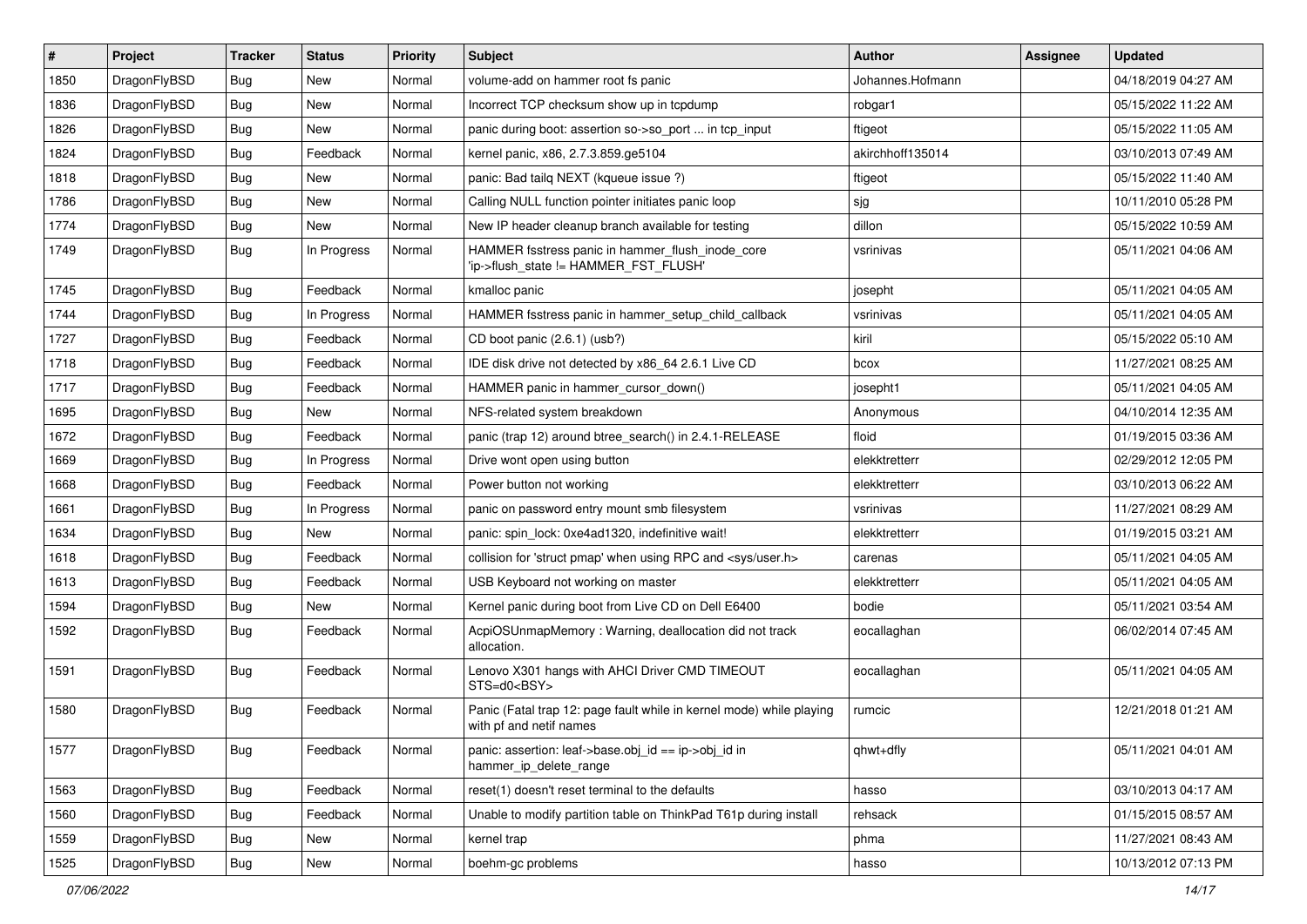| $\#$ | Project      | <b>Tracker</b> | <b>Status</b> | <b>Priority</b> | <b>Subject</b>                                                                                                                                            | <b>Author</b>  | Assignee | <b>Updated</b>      |
|------|--------------|----------------|---------------|-----------------|-----------------------------------------------------------------------------------------------------------------------------------------------------------|----------------|----------|---------------------|
| 1521 | DragonFlyBSD | <b>Bug</b>     | Feedback      | Normal          | amd64 2.4 livecd won't mount root at boot                                                                                                                 | bolapara       |          | 01/28/2018 03:45 AM |
| 1502 | DragonFlyBSD | <b>Bug</b>     | In Progress   | Normal          | Lock while deleting files from nohistory HAMMER directories                                                                                               | hasso          |          | 03/10/2013 04:28 AM |
| 1489 | DragonFlyBSD | <b>Bug</b>     | Feedback      | Normal          | panic: ufs dirbad: bad dir                                                                                                                                | rumcic         |          | 03/10/2013 04:34 AM |
| 1486 | DragonFlyBSD | <b>Bug</b>     | Feedback      | Normal          | Interrupt storm related to SATA DVD device                                                                                                                | hasso          |          | 05/11/2021 04:01 AM |
| 1481 | DragonFlyBSD | <b>Bug</b>     | Feedback      | Normal          | panic: assertion: kva_p(buf) in soopt_from_kbuf (after ipfw pipe<br>show, 2.2.1-R)                                                                        | combiner       |          | 05/11/2021 04:01 AM |
| 1463 | DragonFlyBSD | <b>Bug</b>     | New           | Normal          | Mountroot before drives are initialized                                                                                                                   | elekktretterr  |          | 12/07/2010 01:30 PM |
| 1456 | DragonFlyBSD | Bug            | Feedback      | Normal          | Microsoft wireless desktop problems                                                                                                                       | elekktretterr  |          | 01/15/2015 08:34 AM |
| 1454 | DragonFlyBSD | Bug            | Feedback      | Normal          | Unable to boot from external USB DVD drive                                                                                                                | elekktretterr  |          | 05/11/2021 04:01 AM |
| 1448 | DragonFlyBSD | <b>Bug</b>     | Feedback      | Normal          | panic: assertion: _tp->tt_msg->tt_cpuid == mycpuid in<br>tcp_callout_active tcp_output tcp_usr_send netmsg_pru_send<br>netmsg_service tcpmsg_service_loop | dillon         |          | 05/11/2021 04:00 AM |
| 1429 | DragonFlyBSD | <b>Bug</b>     | Feedback      | Normal          | vkernel bug - "mfree: m->m_nextpkt != NULL"                                                                                                               | dillon         |          | 05/11/2021 04:00 AM |
| 1398 | DragonFlyBSD | Submit         | In Progress   | Normal          | hdestroy(3) restricts hash key to point to malloc'ed space                                                                                                | Anonymous      |          | 08/20/2021 04:06 PM |
| 1387 | DragonFlyBSD | <b>Bug</b>     | Feedback      | Normal          | zero-size malloc and ps: kvm_getprocs: Bad address                                                                                                        | qhwt+dfly      |          | 05/11/2021 04:00 AM |
| 1368 | DragonFlyBSD | Bug            | In Progress   | Normal          | suspend signal race?                                                                                                                                      | qhwt+dfly      |          | 05/11/2021 03:51 AM |
| 1336 | DragonFlyBSD | Bug            | In Progress   | Normal          | Still looking for reports of missed directory entries w/ HAMMER                                                                                           | dillon         |          | 05/11/2021 04:00 AM |
| 1332 | DragonFlyBSD | <b>Bug</b>     | Feedback      | Normal          | DFBSD 2.2 - Booting usbcdrom/usbsticks on thinkpad hangs on<br>"BTX Halted"                                                                               | tuxillo        |          | 05/11/2021 04:00 AM |
| 1330 | DragonFlyBSD | <b>Bug</b>     | Feedback      | Normal          | Hammer, usb disk, SYNCHRONIZE CACHE failure                                                                                                               | josepht        |          | 06/02/2014 04:56 AM |
| 1307 | DragonFlyBSD | Bug            | In Progress   | Normal          | hammer tid -2 shows unexpected result                                                                                                                     | corecode       |          | 10/18/2016 05:29 PM |
| 1282 | DragonFlyBSD | <b>Bug</b>     | Feedback      | Normal          | panic (trap 12) when booting SMP kernel on Atom 330 (dual core)                                                                                           | tomaz.borstnar |          | 05/11/2021 04:00 AM |
| 1250 | DragonFlyBSD | <b>Bug</b>     | Feedback      | Normal          | Panic upon plugging an USB flash drive into the machine                                                                                                   | rumcic         |          | 03/10/2013 05:17 AM |
| 1249 | DragonFlyBSD | <b>Bug</b>     | Feedback      | Normal          | panic: ffs vfree: freeing free inode                                                                                                                      | rumcic         |          | 03/10/2013 05:13 AM |
| 1246 | DragonFlyBSD | Bug            | New           | Normal          | bad resolution (monitor desync) with livedvd                                                                                                              | Przem0l        |          | 02/18/2014 06:29 AM |
| 1218 | DragonFlyBSD | <b>Bug</b>     | In Progress   | Normal          | panic: assertion: error == 0 in hammer_start_transaction                                                                                                  | rumcic         |          | 05/11/2021 04:00 AM |
| 1194 | DragonFlyBSD | <b>Bug</b>     | New           | Normal          | SCSI errors while trying to copy photos from my camera                                                                                                    | elekktretterr  |          | 01/14/2015 04:39 PM |
| 1193 | DragonFlyBSD | Bug            | New           | Normal          | kernel doesn't recognize cdrom drive                                                                                                                      | nonsolosoft    |          | 01/25/2014 09:11 PM |
| 1192 | DragonFlyBSD | Submit         | New           | Normal          | KKASSERTs in sys/kern/uipc_{msg,socket}.c are too strict                                                                                                  | rumcic         |          | 05/11/2021 04:07 AM |
| 1181 | DragonFlyBSD | <b>Bug</b>     | In Progress   | Normal          | ACX111 panic                                                                                                                                              | elekktretterr  |          | 05/11/2021 04:00 AM |
| 1144 | DragonFlyBSD | Bug            | Feedback      | Normal          | Incorrect clock under KVM                                                                                                                                 | msylvan        |          | 03/09/2013 01:17 PM |
| 1101 | DragonFlyBSD | <b>Bug</b>     | Feedback      | Normal          | ohci related panic                                                                                                                                        | polachok       |          | 05/11/2021 04:00 AM |
| 989  | DragonFlyBSD | <b>Bug</b>     | New           | Normal          | installer/fdisk trouble with wrapped values                                                                                                               | Discodestroyer |          | 02/18/2014 06:27 AM |
| 979  | DragonFlyBSD | <b>Bug</b>     | Feedback      | Normal          | Failure-prone USB mass storage (SB600? msdosfs? CAM?)                                                                                                     | floid          |          | 01/15/2015 08:38 AM |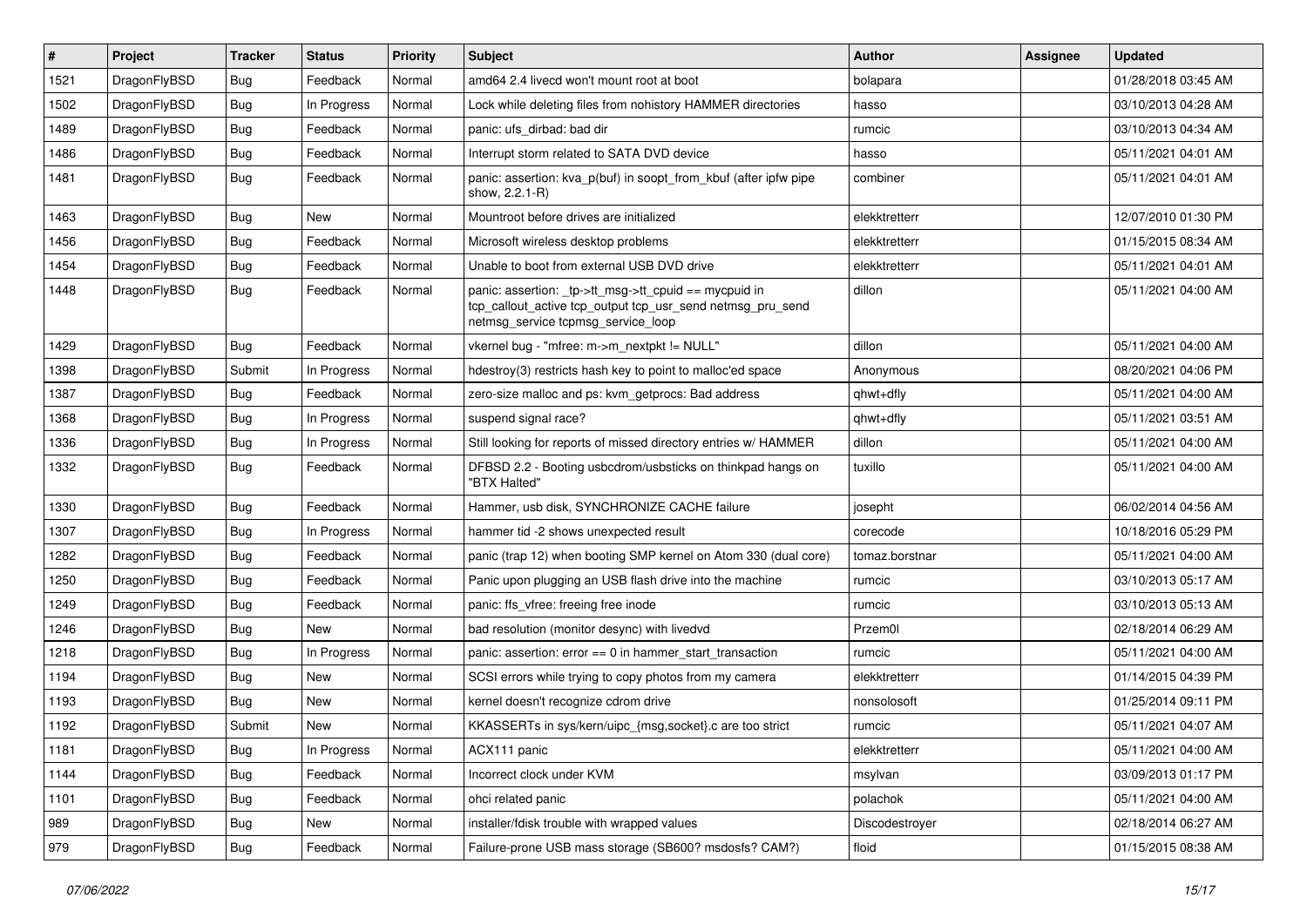| $\vert$ # | Project      | <b>Tracker</b> | <b>Status</b> | <b>Priority</b> | Subject                                                                                                       | <b>Author</b>    | Assignee | <b>Updated</b>      |
|-----------|--------------|----------------|---------------|-----------------|---------------------------------------------------------------------------------------------------------------|------------------|----------|---------------------|
| 846       | DragonFlyBSD | <b>Bug</b>     | Feedback      | Normal          | USB bugs:usb mouse can't used!                                                                                | frankning        |          | 01/15/2015 08:36 AM |
| 806       | DragonFlyBSD | <b>Bug</b>     | Feedback      | Normal          | boot error on MacBook                                                                                         | tralamazza       |          | 06/04/2022 05:28 AM |
| 604       | DragonFlyBSD | <b>Bug</b>     | In Progress   | Normal          | 1.8.1-RELEASE - clock runs fast on mainboard ASUS P5A-B                                                       | yeti             |          | 05/11/2021 03:55 AM |
| 570       | DragonFlyBSD | <b>Bug</b>     | Feedback      | Normal          | 1.8.x: ACPI problems                                                                                          | qhwt+dfly        |          | 06/02/2014 03:45 AM |
| 331       | DragonFlyBSD | <b>Bug</b>     | In Progress   | Normal          | ftpsesame (aka Bridging S01E03)                                                                               | bastyaelvtars    |          | 03/09/2013 12:28 PM |
| 243       | DragonFlyBSD | <b>Bug</b>     | Feedback      | Normal          | weird behavior in the shell                                                                                   | swildner         |          | 05/31/2022 02:51 PM |
| 3311      | DragonFlyBSD | <b>Bug</b>     | New           | Low             | TrueCrypt support may cause kernel crash                                                                      | arcade@b1t.name  |          | 04/29/2022 06:19 AM |
| 3228      | DragonFlyBSD | <b>Bug</b>     | New           | Low             | pfi kif unref: state refcount $\leq$ 0 in dmesq                                                               | justin           |          | 03/05/2021 06:39 AM |
| 3132      | DragonFlyBSD | <b>Bug</b>     | <b>New</b>    | Low             | unifdef mined                                                                                                 | bcallah          |          | 04/26/2018 08:34 PM |
| 3107      | DragonFlyBSD | <b>Bug</b>     | New           | Low             | ACPI interrupt storm when loading i915 on Lenovo T460                                                         | oyvinht          |          | 07/15/2020 07:01 AM |
| 3101      | DragonFlyBSD | Bug            | <b>New</b>    | Low             | PFI CGI install not working in dragonflybsd 5.0.1 USB install                                                 | bnegre82         |          | 05/11/2021 04:14 AM |
| 3024      | DragonFlyBSD | Bug            | New           | Low             | sys/dev/netif/wi/if wi.c:1090]: (style) Redundant condition                                                   | dcb              |          | 04/11/2017 11:56 AM |
| 2931      | DragonFlyBSD | Bug            | New           | Low             | 'gdb' of 'vkernel' unable to print backtrace                                                                  | tofergus         |          | 07/26/2016 01:51 PM |
| 2887      | DragonFlyBSD | Bug            | New           | Low             | Missing extattr_namespace_to_string and<br>extattr_string_to_namespace functions                              | rubenk           |          | 02/06/2016 05:09 AM |
| 2882      | DragonFlyBSD | Bug            | <b>New</b>    | Low             | bridge sends packets from individual interfaces                                                               | arcade@b1t.name  |          | 01/09/2016 12:43 PM |
| 2878      | DragonFlyBSD | Bug            | New           | Low             | [fix] CCVER problem when using clang and cpu extensions<br>(intrinsics)                                       | arcade@b1t.name  |          | 06/24/2016 04:25 AM |
| 2877      | DragonFlyBSD | Bug            | <b>New</b>    | Low             | sed fails when working with UTF-8 locale and non-UTF symbols                                                  | arcade@b1t.name  |          | 12/30/2015 11:20 AM |
| 2859      | DragonFlyBSD | Bug            | New           | Low             | Installer configuration menu always highlights "Select timezone", no<br>matter which step was last completed. | cgag             |          | 12/02/2015 01:54 PM |
| 2858      | DragonFlyBSD | Bug            | New           | Low             | Installer "Local or UTC" question should have "No" selected by<br>default.                                    | cgag             |          | 12/02/2015 01:18 PM |
| 2797      | DragonFlyBSD | Bug            | In Progress   | Low             | vkernels with & without machdep.pmap_mmu_optimize                                                             | yellowrabbit2010 |          | 11/27/2021 08:06 AM |
| 2790      | DragonFlyBSD | Submit         | <b>New</b>    | Low             | filedesc softrefs increment code factoring                                                                    | dclink           |          | 02/21/2015 04:00 AM |
| 2680      | DragonFlyBSD | Bug            | New           | Low             | boot0cfg update makes box unbootable                                                                          | herrgard         |          | 06/10/2014 06:02 AM |
| 2675      | DragonFlyBSD | Bug            | New           | Low             | Ultimate N WiFi Link 5300 get iwn_intr: fatal firmware error on 5GHz                                          | revuwa           |          | 05/11/2021 04:07 AM |
| 2636      | DragonFlyBSD | Bug            | Feedback      | Low             | Add -x flag to iostat (a la solaris)                                                                          | tuxillo          |          | 05/11/2021 04:07 AM |
| 2631      | DragonFlyBSD | Bug            | In Progress   | Low             | Verify library versioning current with full package build and switch it<br>on (after publishing packages)     | tuxillo          |          | 05/11/2021 04:06 AM |
| 2552      | DragonFlyBSD | <b>Bug</b>     | <b>New</b>    | Low             | hammer recovery should indicate progress                                                                      | phma             |          | 05/03/2013 12:13 AM |
| 2529      | DragonFlyBSD | <b>Bug</b>     | New           | Low             | Sundance network adapter is not detected and attached                                                         | kworr            |          | 03/25/2013 02:29 AM |
| 2403      | DragonFlyBSD | Bug            | <b>New</b>    | Low             | newfs - E doesn't handle /dev/serno device names properly                                                     | ftigeot          |          | 08/17/2012 05:07 AM |
| 2095      | DragonFlyBSD | <b>Bug</b>     | <b>New</b>    | Low             | Running installer post-install: Unsupported DFUI transport "                                                  | greenrd          |          | 06/26/2011 09:20 AM |
| 2020      | DragonFlyBSD | <b>Bug</b>     | New           | Low             | Port brcm80211 driver from Linux to DragonFly BSD                                                             | studer           |          | 03/05/2011 10:54 PM |